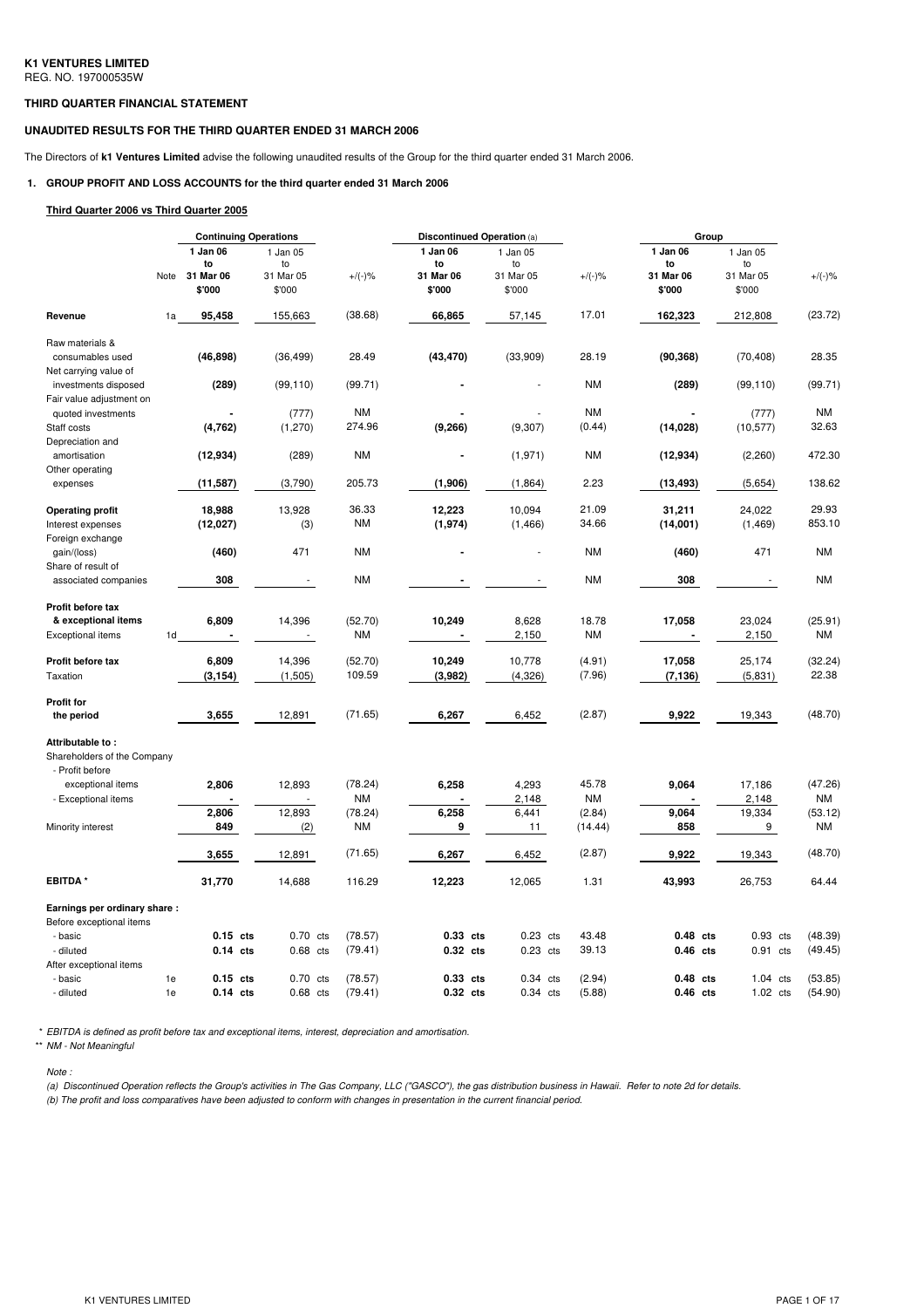# **9 Months 2006 vs 9 Months 2005**

|                                                  | <b>Continuing Operations</b> |                      |  | Discontinued Operation (a) |                    |                      |  |                          |                | Group                    |  |                        |                    |
|--------------------------------------------------|------------------------------|----------------------|--|----------------------------|--------------------|----------------------|--|--------------------------|----------------|--------------------------|--|------------------------|--------------------|
|                                                  |                              | 1 Jul 05<br>to       |  | 1 Jul 04<br>to             |                    | 1 Jul 05<br>to       |  | 1 Jul 04<br>to           |                | 1 Jul 05<br>to           |  | 1 Jul 04<br>to         |                    |
|                                                  | Note                         | 31 Mar 06<br>\$'000  |  | 31 Mar 05<br>\$'000        | $+/(-)$ %          | 31 Mar 06<br>\$'000  |  | 31 Mar 05<br>\$'000      | $+/(-)$ %      | 31 Mar 06<br>\$'000      |  | 31 Mar 05<br>\$'000    | $+/(-)$ %          |
| Revenue                                          | 1a                           | 289,679              |  | 299,692                    | (3.34)             | 191,787              |  | 160,557                  | 19.45          | 481,466                  |  | 460,249                | 4.61               |
| Raw materials &                                  |                              |                      |  |                            |                    |                      |  |                          |                |                          |  |                        |                    |
| consumables used<br>Net carrying value of        |                              | (149, 471)           |  | (98, 219)                  | 52.18              | (123, 785)           |  | (94, 154)                | 31.47          | (273, 256)               |  | (192, 373)             | 42.05              |
| investments disposed<br>Fair value adjustment on |                              | (3,577)              |  | (137, 754)                 | (97.40)            |                      |  |                          | <b>NM</b>      | (3,577)                  |  | (137, 754)             | (97.40)            |
| quoted investments                               |                              |                      |  | (777)                      | <b>NM</b>          |                      |  |                          | <b>NM</b>      |                          |  | (777)                  | <b>NM</b>          |
| unquoted investments                             |                              |                      |  | (4,050)                    | <b>NM</b>          |                      |  |                          | <b>NM</b>      |                          |  | (4,050)                | ΝM                 |
| Staff costs                                      |                              | (14, 355)            |  | (5,703)                    | 151.71             | (27, 779)            |  | (26, 882)                | 3.34           | (42, 134)                |  | (32, 585)              | 29.30              |
| Depreciation and<br>amortisation                 |                              | (38, 567)            |  | (1,765)                    | <b>NM</b>          | (1, 492)             |  | (6, 178)                 | (75.85)        | (40, 059)                |  | (7, 943)               | 404.33             |
| Other operating                                  |                              |                      |  |                            |                    |                      |  |                          |                |                          |  |                        |                    |
| expenses                                         |                              | (33, 375)            |  | (11,300)                   | 195.35             | (6, 273)             |  | (6,041)                  | 3.83           | (39, 648)                |  | (17, 341)              | 128.63             |
| <b>Operating profit</b>                          |                              | 50,334               |  | 40,124                     | 25.45              | 32,458               |  | 27,302                   | 18.88          | 82,792                   |  | 67,426                 | 22.79              |
| Interest expenses                                |                              | (35, 807)            |  | (126)                      | <b>NM</b>          | (5, 742)             |  | (4, 158)                 | 38.10          | (41, 549)                |  | (4, 284)               | 869.86             |
| Foreign exchange loss                            |                              | (444)                |  | (345)                      | 28.61              |                      |  |                          | ΝM             | (444)                    |  | (345)                  | 28.61              |
| Share of result of                               |                              |                      |  |                            |                    |                      |  |                          |                |                          |  |                        |                    |
| associated companies                             |                              | 3,044                |  | 911                        | 234.14             |                      |  |                          | <b>NM</b>      | 3,044                    |  | 911                    | 234.14             |
| Profit before tax                                |                              |                      |  |                            |                    |                      |  |                          |                |                          |  |                        |                    |
| & exceptional items                              |                              | 17,127               |  | 40,564                     | (57.78)            | 26,716               |  | 23,144                   | 15.43          | 43,843                   |  | 63,708                 | (31.18)            |
| <b>Exceptional items</b>                         | 1d                           | $\blacksquare$       |  | (3,283)                    | <b>NM</b>          |                      |  | 2,150                    | NM             | $\overline{\phantom{a}}$ |  | (1, 133)               | <b>NM</b>          |
| Profit before tax                                |                              | 17,127               |  | 37,281                     | (54.06)            | 26,716               |  | 25,294                   | 5.62           | 43,843                   |  | 62,575                 | (29.93)            |
| Taxation                                         |                              | (7, 185)             |  | (4,889)                    | 46.97              | (10, 497)            |  | (10, 038)                | 4.57           | (17, 682)                |  | (14, 927)              | 18.46              |
|                                                  |                              |                      |  |                            |                    |                      |  |                          |                |                          |  |                        |                    |
| <b>Profit for</b>                                |                              |                      |  |                            |                    |                      |  |                          |                |                          |  |                        |                    |
| the period                                       |                              | 9,942                |  | 32,392                     | (69.31)            | 16,219               |  | 15,256                   | 6.31           | 26,161                   |  | 47,648                 | (45.09)            |
| Attributable to:<br>Shareholders of the Company  |                              |                      |  |                            |                    |                      |  |                          |                |                          |  |                        |                    |
| - Profit before                                  |                              |                      |  |                            |                    |                      |  |                          |                |                          |  |                        |                    |
| exceptional items                                |                              | 8,114                |  | 36,224                     | (77.60)            | 16,194               |  | 13,082                   | 23.79          | 24,308                   |  | 49.306                 | (50.70)            |
| - Exceptional items                              |                              |                      |  | (2, 189)                   | <b>NM</b>          |                      |  | 2,148                    | NM             |                          |  | (41)                   | <b>NM</b>          |
|                                                  |                              | 8,114                |  | 34,035                     | (76.16)            | 16,194               |  | 15,230                   | 6.33           | 24,308                   |  | 49,265                 | (50.66)            |
| Minority interest                                |                              | 1,828                |  | (1,643)                    | <b>NM</b>          | 25                   |  | 26                       | (2.03)         | 1,853                    |  | (1,617)                | <b>NM</b>          |
|                                                  |                              | 9,942                |  | 32,392                     | (69.31)            | 16,219               |  | 15,256                   | 6.31           | 26,161                   |  | 47,648                 | (45.10)            |
| <b>EBITDA*</b>                                   |                              | 91,501               |  | 42,455                     | 115.52             | 33,950               |  | 33,480                   | 1.40           | 125,451                  |  | 75,935                 | 65.21              |
| Earnings per ordinary share:                     |                              |                      |  |                            |                    |                      |  |                          |                |                          |  |                        |                    |
| Before exceptional items                         |                              |                      |  |                            |                    |                      |  |                          |                |                          |  |                        |                    |
| - basic<br>- diluted                             |                              | 0.43 cts<br>0.41 cts |  | 1.95 cts<br>1.92 cts       | (77.95)<br>(78.65) | 0.86 cts<br>0.82 cts |  | $0.71$ cts<br>$0.69$ cts | 21.13<br>18.84 | 1.29 cts<br>1.23 cts     |  | 2.66 cts<br>$2.61$ cts | (51.50)<br>(52.87) |
| After exceptional items                          |                              |                      |  |                            |                    |                      |  |                          |                |                          |  |                        |                    |
| - basic                                          | 1e                           | $0.43$ cts           |  | 1.84 cts                   | (76.63)            | 0.86 cts             |  | $0.82$ cts               | 4.88           | 1.29 cts                 |  | 2.66 cts               | (51.50)            |
| - diluted                                        | 1e                           | 0.41 cts             |  | 1.80 cts                   | (77.22)            | 0.82 cts             |  | $0.81$ cts               | 1.23           | 1.23 cts                 |  | $2.61$ cts             | (52.87)            |

\* *EBITDA is defined as profit before tax and exceptional items, interest, depreciation and amortisation.*

\*\* *NM - Not Meaningful*

*Note :*

(a) Discontinued Operation reflects the Group's activities in The Gas Company, LLC ("GASCO"), the gas distribution business in Hawaii. Refer to note 2d for details. (b) The profit and loss comparatives have been adjusted to conform with changes in presentation in the current financial period.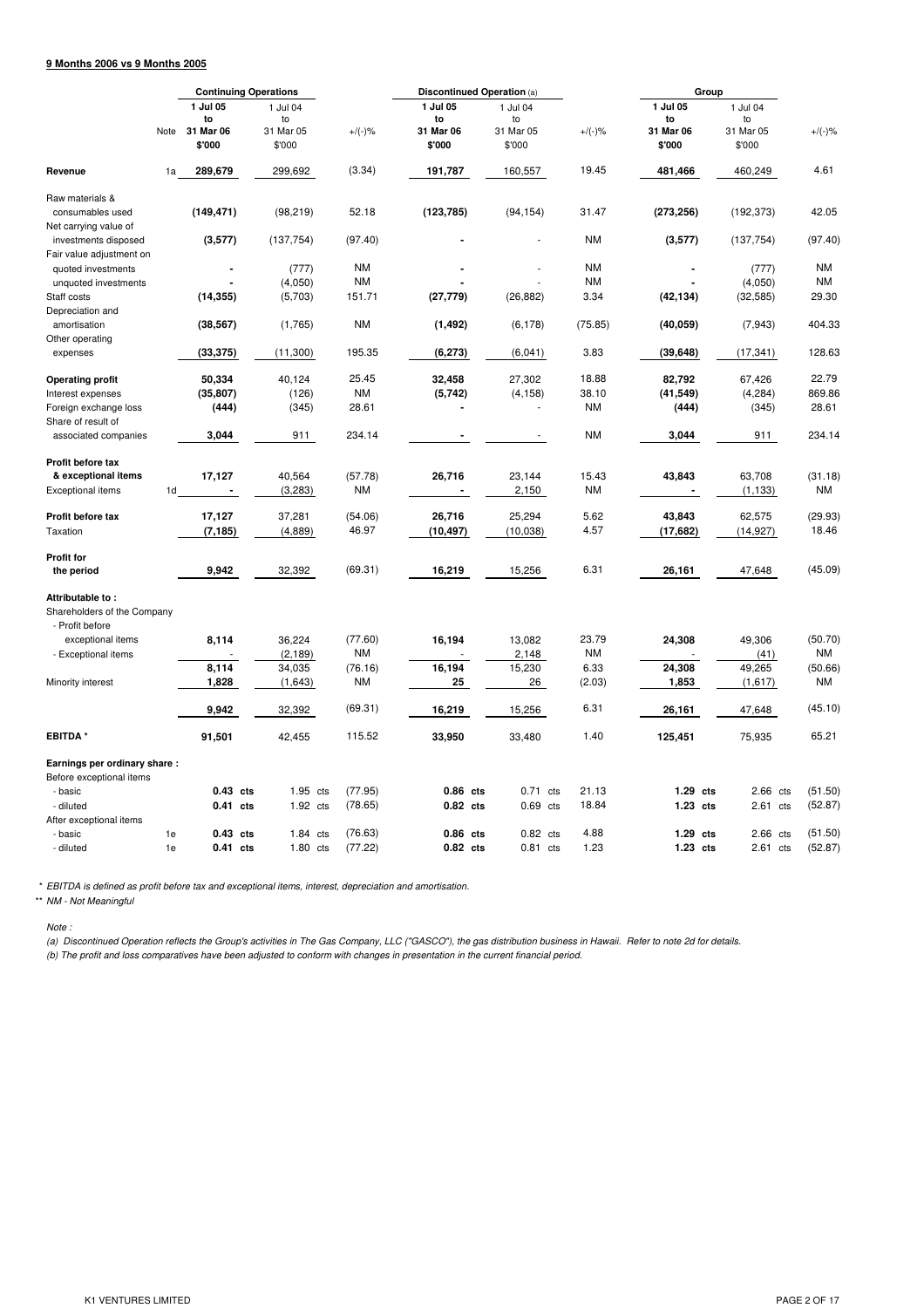# **Notes to Group Profit and Loss Accounts**

1a. Breakdown of revenue

|                                         |                             | <b>Third Quarter</b>        |           | 9 Months                    |                             |            |
|-----------------------------------------|-----------------------------|-----------------------------|-----------|-----------------------------|-----------------------------|------------|
|                                         | 1 Jan 06<br>to<br>31 Mar 06 | 1 Jan 05<br>to<br>31 Mar 05 |           | 1 Jul 05<br>to<br>31 Mar 06 | 1 Jul 04<br>to<br>31 Mar 05 |            |
|                                         | \$'000                      | \$'000                      | $+/(-)$ % | \$'000                      | \$'000                      | $+/(-) \%$ |
| <b>Continuing operations</b>            |                             |                             |           |                             |                             |            |
| Revenue from retail gasoline operations | 52,336                      | 49,518                      | 5.69      | 164,896                     | 111,363                     | 48.07      |
| Revenue from transportation leasing     | 36,871                      | ٠                           | <b>NM</b> | 106,356                     |                             | <b>NM</b>  |
| Revenue from crude oil                  |                             | ٠                           | <b>NM</b> |                             | 10,959                      | <b>NM</b>  |
| Proceeds from sale of investments       | 214                         | 103,264                     | (99.79)   | 6,654                       | 169,724                     | (96.08)    |
| Investment income                       | 1,051                       | 828                         | 26.93     | 3,085                       | 3,821                       | (19.26)    |
| Interest income from:                   |                             |                             |           |                             |                             |            |
| Related parties                         | 71                          |                             | <b>NM</b> | 233                         | 108                         | 115.74     |
| Others                                  | 221                         | 454                         | (51.32)   | 531                         | 2,118                       | (74.93)    |
| Others                                  | 4,694                       | ,599                        | 193.56    | 7,924                       | ,599                        | 395.56     |
|                                         | 95,458                      | 155,663                     | (38.68)   | 289,679                     | 299,692                     | (3.34)     |
| <b>Discontinued operation</b>           |                             |                             |           |                             |                             |            |
| Revenue from utility supply             | 66,857                      | 57,145                      | 17.00     | 191,774                     | 160,555                     | 19.44      |
| Interest income                         | 8                           |                             | <b>NM</b> | 13                          |                             | 550.00     |
|                                         | 162,323                     | 212,808                     | (23.72)   | 481,466                     | 460,249                     | 4.61       |

1b. Pre-tax profit of the Group is arrived at after crediting/(charging) the following :

|                                           |                                       | <b>Third Quarter</b>                  |           | 9 Months                              |                                       |           |
|-------------------------------------------|---------------------------------------|---------------------------------------|-----------|---------------------------------------|---------------------------------------|-----------|
|                                           | 1 Jan 06<br>to<br>31 Mar 06<br>\$'000 | 1 Jan 05<br>to<br>31 Mar 05<br>\$'000 | $+/(-)$ % | 1 Jul 05<br>to<br>31 Mar 06<br>\$'000 | 1 Jul 04<br>to<br>31 Mar 05<br>\$'000 | $+/(-)$ % |
| <b>Continuing operations</b>              |                                       |                                       |           |                                       |                                       |           |
| Profit/(loss) on disposal of fixed assets | 2,714                                 | (160)                                 | ΝM        | 2,964                                 | (100)                                 | NM        |
| Profit/(loss) on sale of investments      | (75)                                  | 12,036                                | ΝM        | 3,077                                 | 31,970                                | (90.38)   |
| Profit on disposal of subsidiary          |                                       | ٠                                     | <b>NM</b> |                                       | 7,883                                 | NM        |
| Fair value gain - Derivatives             | 538                                   | ٠                                     | <b>NM</b> | 3,024                                 |                                       | <b>NM</b> |
| <b>Discontinued operation</b>             |                                       |                                       |           |                                       |                                       |           |
| Provision/(write-back):                   |                                       |                                       |           |                                       |                                       |           |
| <b>Stocks</b>                             | (39)                                  | (117)                                 | (66.67)   | (116)                                 | (117)                                 | (0.85)    |
| Doubtful debts                            | 15                                    | 13                                    | 15.38     | 175                                   | (137)                                 | <b>NM</b> |

1c. Tax expense includes an adjustment for overprovision of tax in respect of prior years for an amount of S\$202,000.

# 1d. Exceptional items for the period comprised :

|                                                       |                                       | <b>Third Quarter</b>                | 9 Months                              |                                       |  |
|-------------------------------------------------------|---------------------------------------|-------------------------------------|---------------------------------------|---------------------------------------|--|
|                                                       | 1 Jan 06<br>to<br>31 Mar 06<br>\$'000 | Jan 05<br>to<br>31 Mar 05<br>\$'000 | 1 Jul 05<br>to<br>31 Mar 06<br>\$'000 | 1 Jul 04<br>to<br>31 Mar 05<br>\$'000 |  |
| Uninsured expenses associated with repairs for        |                                       |                                     |                                       |                                       |  |
| damages caused by Hurricane Ivan                      | $\blacksquare$                        |                                     |                                       | (3,283)                               |  |
| Reimbursement of developmental costs of utility lines |                                       | 2,150                               |                                       | 2,150                                 |  |
|                                                       |                                       | 2,150                               |                                       | (1, 133)                              |  |
| Minority share of exceptional items                   |                                       | (2)                                 |                                       | 1,092                                 |  |
| Net exceptional items                                 |                                       | 2,148                               |                                       | (41)                                  |  |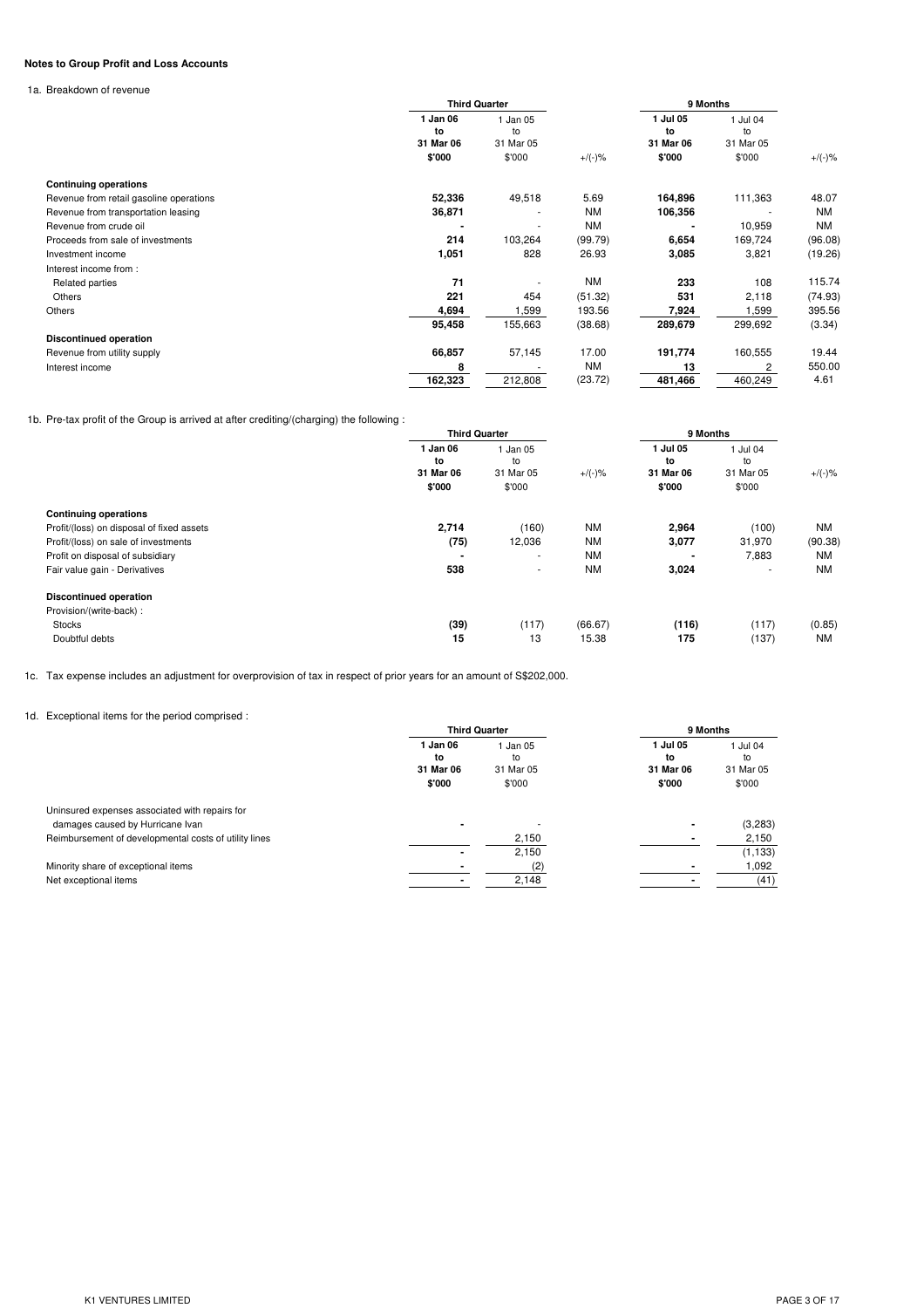# 1e. Earnings per ordinary share

|                                                                                                                                                                                                                                                                  | GROUP                       |                                 |                 |                             |                             |                 |  |
|------------------------------------------------------------------------------------------------------------------------------------------------------------------------------------------------------------------------------------------------------------------|-----------------------------|---------------------------------|-----------------|-----------------------------|-----------------------------|-----------------|--|
|                                                                                                                                                                                                                                                                  | <b>Third Quarter</b>        |                                 |                 |                             | 9 Months                    |                 |  |
|                                                                                                                                                                                                                                                                  | 1 Jan 06<br>to<br>31 Mar 06 | 1 Jan 05<br>to<br>31 Mar 05     | $+/(-)$ %       | 1 Jul 05<br>to<br>31 Mar 06 | 1 Jul 04<br>to<br>31 Mar 05 | $+/(-) \%$      |  |
| From continuing and discontinued operations<br>Earnings per Ordinary Share of the Group for the period<br>based on net profit attributable to shareholders :-<br>(i) Based on the weighted average number of shares<br>- Weighted average number of shares('000) | $0.48$ cts<br>1,890,709     | $1.04$ cts<br>1,852,602         | (53.85)<br>2.06 | $1.29$ cts<br>1,890,709     | $2.66$ cts<br>1,852,602     | (51.50)<br>2.06 |  |
| (ii) On a fully diluted basis<br>- Adjusted weighted average number of shares ('000)<br>From continuing operations                                                                                                                                               | $0.46$ cts<br>1,971,984     | $1.02 \text{ cts}$<br>1,890,146 | (54.90)<br>4.33 | $1.23$ cts<br>1,971,984     | $2.61$ cts<br>1,890,146     | (52.87)<br>4.33 |  |
| Earnings per Ordinary Share of the Group for the period<br>based on net profit attributable to shareholders :-                                                                                                                                                   |                             |                                 |                 |                             |                             |                 |  |
| (i) Based on the weighted average number of shares<br>- Weighted average number of shares('000)                                                                                                                                                                  | $0.15$ cts<br>1,890,709     | $0.70$ cts<br>1,852,602         | (78.57)<br>2.06 | $0.43$ cts<br>1,890,709     | $1.84$ cts<br>1,852,602     | (76.63)<br>2.06 |  |
| (ii) On a fully diluted basis<br>- Adjusted weighted average number of shares ('000)                                                                                                                                                                             | $0.14$ cts<br>1,971,984     | $0.68$ cts<br>1.890.146         | (79.41)<br>4.33 | $0.41$ cts<br>1,971,984     | $1.80$ cts<br>1.890.146     | (77.22)<br>4.33 |  |

1f. There was no extraordinary item during the period.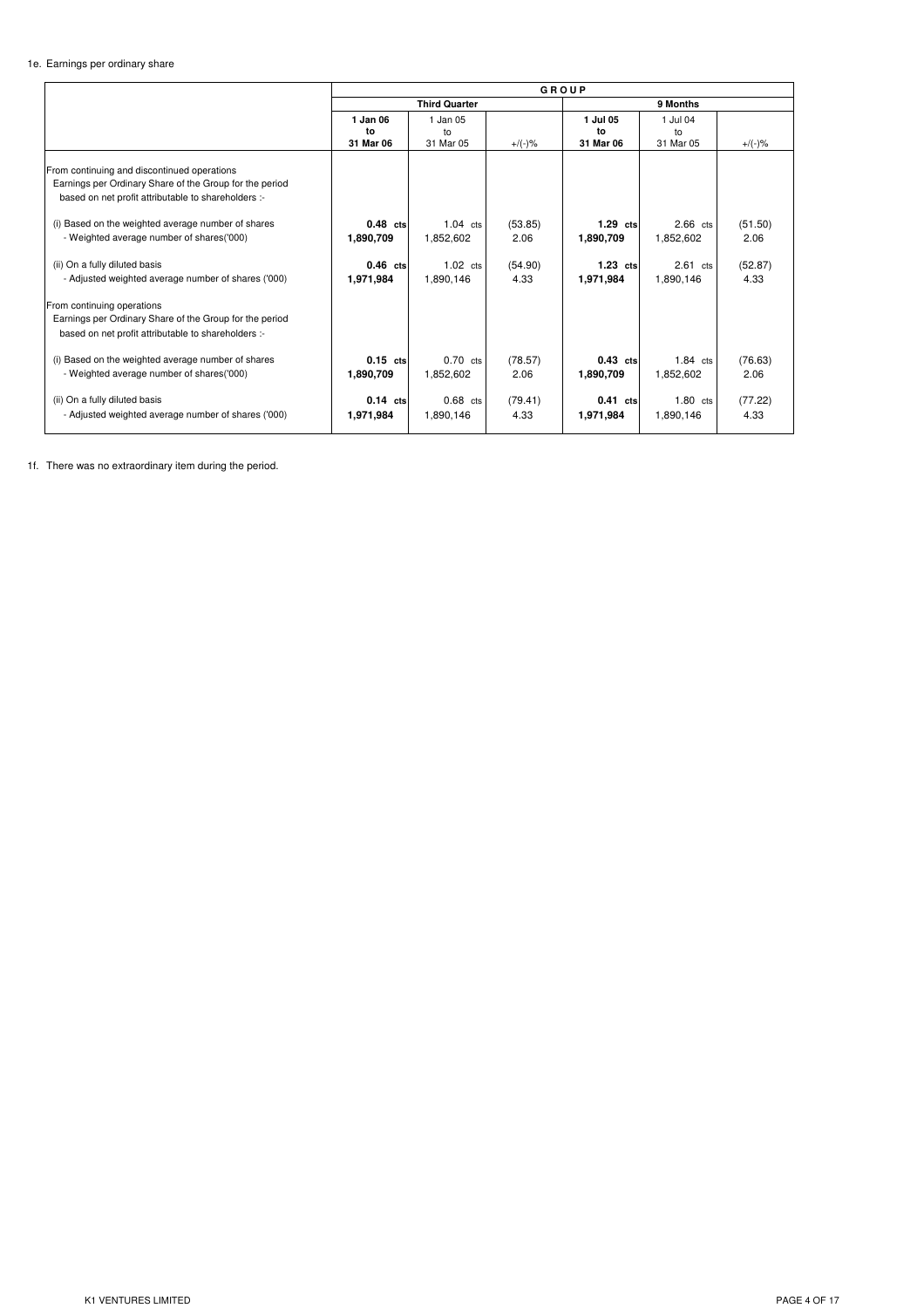# **2. BALANCE SHEETS as at 31 March 2006**

|                                       |           | <b>GROUP</b> |           |           |
|---------------------------------------|-----------|--------------|-----------|-----------|
|                                       | As at     | As at        | As at     | As at     |
|                                       | 31 Mar 06 | 30 Jun 05    | 31 Mar 06 | 30 Jun 05 |
|                                       | \$'000    | \$'000       | \$'000    | \$'000    |
| Share capital *                       | 393,149   | 187,741      | 393,149   | 187,741   |
| <b>Reserves</b>                       | 219,813   | 406,792      | 65,476    | 271,694   |
| Share capital & reserves              | 612,962   | 594,533      | 458,625   | 459,435   |
| <b>Minority interests</b>             | 45,939    | 151          |           |           |
| Capital employed                      | 658,901   | 594,684      | 458,625   | 459,435   |
| Represented by:                       |           |              |           |           |
| <b>Fixed assets</b>                   | 557,933   | 244,450      | 261       | 335       |
| <b>Subsidiaries</b>                   |           |              | 303,826   | 155,283   |
| <b>Associated companies</b>           | 77,166    |              |           |           |
| Available-for-sale investments        | 307,911   | 261,549      | 50,713    | 57,693    |
| Intangibles                           | 246,011   | 17,338       |           |           |
| Other assets                          | 13,568    | 6,433        |           |           |
|                                       | 1,202,589 | 529,770      | 354,800   | 213,311   |
| <b>Current assets</b>                 |           |              |           |           |
| <b>Stocks</b>                         | 11,121    | 15,632       |           |           |
| Due from subsidiaries                 |           |              | 109,182   | 113,967   |
| <b>Debtors</b>                        | 43,586    | 37,720       | 157       | 1,856     |
| Cash and cash equivalents             | 37,491    | 201,046      | 23,542    | 143,751   |
|                                       | 92,198    | 254,398      | 132,881   | 259,574   |
| Assets classified as held for sale ** | 272,952   |              |           |           |
|                                       | 365,150   | 254,398      | 132,881   | 259,574   |
| <b>Current liabilities</b>            |           |              |           |           |
| Creditors                             | 22,434    | 31,673       | 1,061     | 1,122     |
| Due to subsidiaries                   |           |              | 9,562     | 10,051    |
| Amount owing to shareholders          | 16,156    |              | 16,156    |           |
| Amount owing to minority              |           |              |           |           |
| shareholders of subsidiary            | 24,728    |              |           |           |
| Term loans                            | 3,797     |              |           |           |
| Provision for taxation                | 11,584    | 2,258        | 2,055     | 2,055     |
|                                       | 78,699    | 33,931       | 28,834    | 13,228    |
| Liabilities directly associated with  |           |              |           |           |
| assets classified as held for sale ** | 168,092   |              |           |           |
|                                       | 246,791   | 33,931       | 28,834    | 13,228    |
| <b>Net current assets</b>             | 118,359   | 220,467      | 104,047   | 246,346   |
| <b>Non-current liabilities</b>        |           |              |           |           |
| Term loans                            | 493,525   | 122,363      |           |           |
| <b>Deferred liabilities</b>           | 7,367     | 6,090        |           |           |
| Deferred taxation                     | 161,155   | 27,100       | 222       | 222       |
|                                       | 662,047   | 155,553      | 222       | 222       |
| <b>Net assets</b>                     | 658,901   | 594,684      | 458,625   | 459,435   |

\* Pursuant to The Companies (Amendment) Act 2005 effective 30 January 2006, the concept of authorised share capital and par value has been abolished. Amount standing to the credit of share premium account has been transferred to the company's share capital account as at that date.

\*\* The assets and liabilities of GASCO have been presented separately as held for sale in the balance sheet in accordance with the accounting standards. *requirements under FRS 105 do not apply retrospectively.* Refer to note 2d for details. The comparative balance sheet has not been restated to reflect the assets and liabilities classified as held for sale as the presentation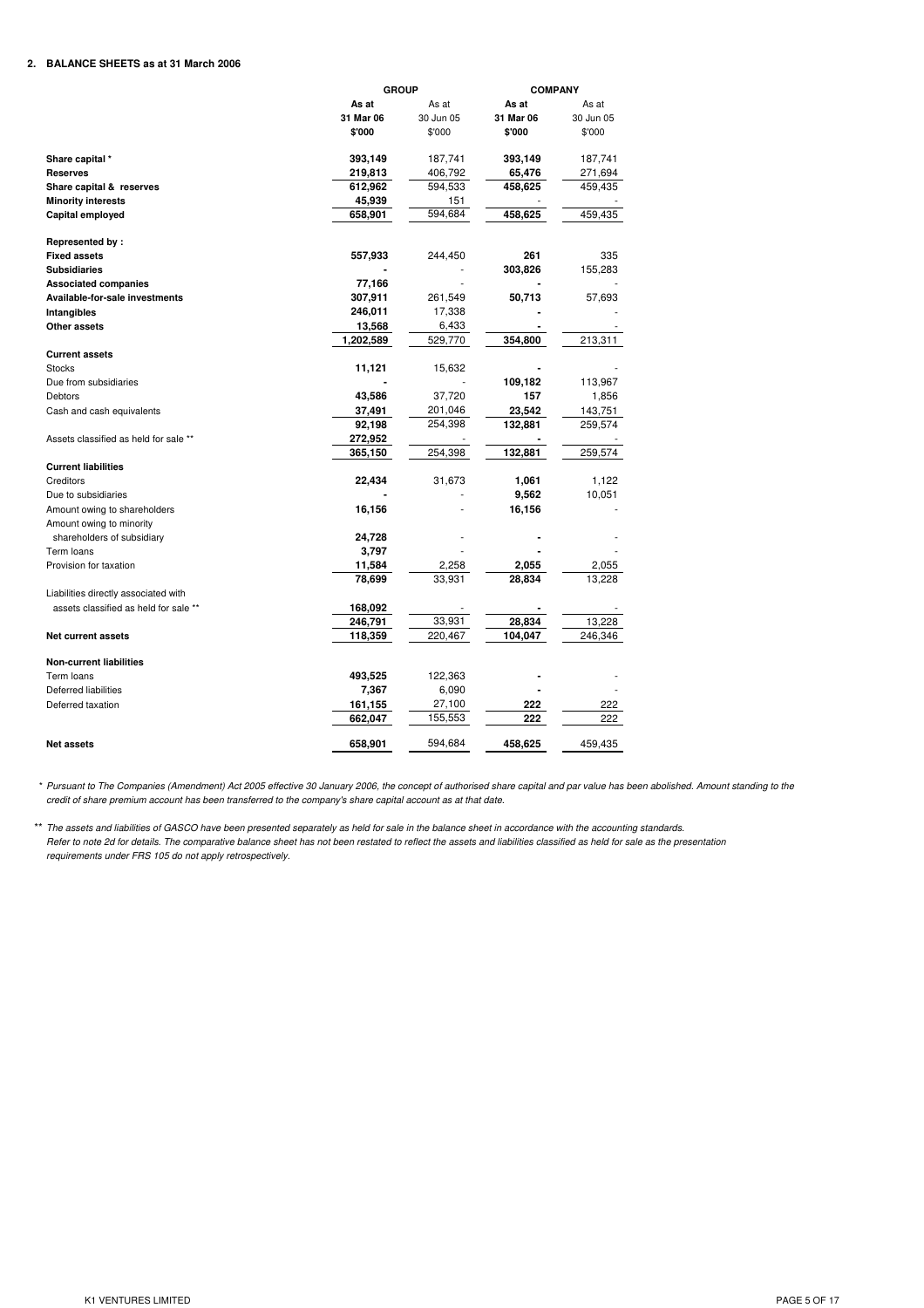#### **Notes to Balance Sheets**

#### 2a. Group's borrowings and debt securities

(i) Amount repayable in one year or less, or on demand

| As at 31 Mar 06 |                  | As at 30 Jun 05 |           |  |  |  |
|-----------------|------------------|-----------------|-----------|--|--|--|
| Secured         | <b>Unsecured</b> | Secured         | Unsecured |  |  |  |
| \$'000          | \$'000           | \$'000          | \$'000    |  |  |  |
|                 |                  |                 |           |  |  |  |
| 3.797           | ۰                | ۰               | ۰         |  |  |  |

(ii) Amount repayable after one year

| As at 31 Mar 06 |                  | As at 30 Jun 05 |           |  |  |  |
|-----------------|------------------|-----------------|-----------|--|--|--|
| Secured         | <b>Unsecured</b> | Secured         | Unsecured |  |  |  |
| \$'000          | \$'000           | \$'000          | \$'000    |  |  |  |
|                 |                  |                 |           |  |  |  |
| 493,525         | -                | 122.363         | ۰         |  |  |  |

#### (iii) Details of any collateral

The term loans as at 31 March 2006 pertained to debt financing taken up by Helm and are pledged against the assets of Helm. The net book value of the fixed assets and other assets pledged to financial institutions amounted to \$907 million.

The term loans as at 30 June 2005 related to GASCO, and were secured by a pledge of all the equity interest of a subsidiary and receipts and a letter of credit issued through the subsidiary's credit facility arrangement.

The net book value of shares in a subsidiary pledged amounted to \$293,065,000 (30 June 2005: \$279,124,000). The term loans pertained to the discontinued operation of GASCO and are included in the liabilities directly associated with assets classified as held for sale as at 31 March 2006.

2b. Net asset value

|                                                  |                    | <b>GROUP</b>       |           | <b>COMPANY</b>     |                    |           |  |
|--------------------------------------------------|--------------------|--------------------|-----------|--------------------|--------------------|-----------|--|
|                                                  | As at<br>31 Mar 06 | As at<br>30 Jun 05 | $+/(-)$ % | As at<br>31 Mar 06 | As at<br>30 Jun 05 | $+/(-)$ % |  |
| Net asset value<br>per Ordinary Share #          | \$0.32             | \$0.32             | 0.00      | \$0.24             | \$0.25             | (4.00)    |  |
| Net tangible asset value<br>per Ordinary Share # | \$0.19             | \$0.31             | (38.71)   | \$0.24             | \$0.25             | (4.00)    |  |

# Based on issued share capital of 1,897,238,003 ordinary shares as at the end of the financial period (June 2005 : 1,877,412,503).

#### 2c. Balance Sheet review

Group shareholders' funds increased from \$594.5 million as at 30 June 2005 to \$613 million as at 31 March 2006. The increase was mainly attributable to the adoption of the new accounting standard, FRS 39 – Financial Instruments: Recognition and Measurement, from 1 July 2005 as disclosed in paragraph 8 below and profits attributable to shareholders for the period as well as the issuance of shares arising from the exercise of share options. The increase was partially offset by the decrease in capital and translation reserves.

Following the acquisition of Helm on 8 July 2005, Group total assets more than doubled from \$784.2 million as at 30 June 2005 to \$1.6 billion as at 31 March 2006.

Total current assets increased by \$110.8 million to \$365.1 million due to the inclusion of the total assets of GASCO in the amount of \$273 million being accounted as assets held for sale (GASCO reclassification). The increase was offset by the reduction in cash and cash equivalents due to the acquisition of Helm.

Non-current assets increased by \$672.8 million to \$1.2 billion mainly due to increases in fixed assets, investment in associated companies, available-for-sale investments and intangibles contributed by Helm partially offset by the GASCO reclassification. Intangibles of \$246 million as at 31 March 2006 was comprised mainly of goodwill and other intangible assets arising from the acquisition of Helm.

Current liabilities increased by \$212.9 million from \$33.9 million as at 30 June 2005 to \$246.8 million as at 31 March 2006. The increase resulted principally from classifying \$132.8 million of GASCO term loans and other non-current liabilities to current liabilities, as well as \$24.7 million owing to minority shareholders of Helm and \$16.2 million in shareholders' loans used to fund the acquisition of Helm.

Non-current liabilities increased by \$506.5 million from \$155.6 million as at 30 June 2005 to \$662 million as at 31 March 2006 as a result of the acquisition of Helm. Noncurrent liabilities would have been \$132.8 million higher had the GASCO term loans and other non-current liabilities not been reflected as current liabilities in accordance with accounting standards for Discontinued Operations.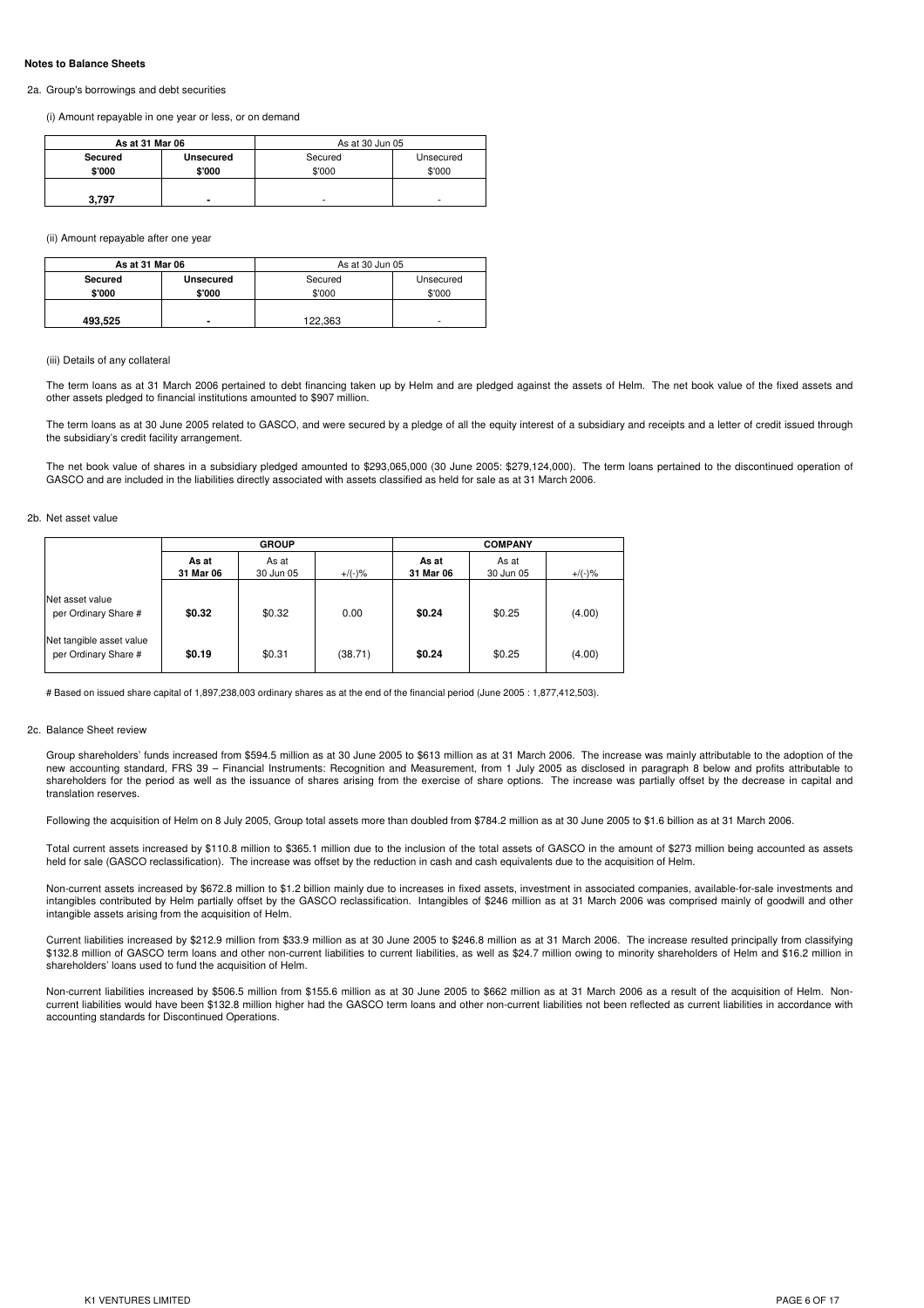#### 2d. Assets held for sale and discontinued operation

Discontinued Operation reflects the Group's activities in The Gas Company, LLC ("GASCO"), the gas distribution business in Hawaii.

On 19 August 2005, the Company announced that it had entered into a purchase agreement for the sale of GASCO for a total cash consideration of \$401 million (US\$238 million), subject to certain adjustments at completion.

The transaction is in the ordinary course of the Company's business and is expected to be completed prior to the financial year end of the Company.

The assets and liabilities of GASCO, which contributed to the Energy segment of the Group, have been presented separately as held for sale from other assets and liabilities in the balance sheet in accordance with the accounting standards following the announcement by the Company to sell its ownership interest in GASCO.

### i. The impact of the Discontinued Operation on the cashflows of the Group is as follows :

|                     | <b>Third Quarter</b>                |                                       | 9 Months                              |                                       |
|---------------------|-------------------------------------|---------------------------------------|---------------------------------------|---------------------------------------|
|                     | Jan 06<br>to<br>31 Mar 06<br>\$'000 | 1 Jan 05<br>to<br>31 Mar 05<br>\$'000 | 1 Jul 05<br>to<br>31 Mar 06<br>\$'000 | 1 Jul 04<br>to<br>31 Mar 05<br>\$'000 |
| Operating cashflows | 12,758                              |                                       | 22,265                                | ۰.                                    |
| Investing cashflows | (3, 162)                            | ۰                                     | (8,973)                               |                                       |
| Financing cashflows | 247                                 |                                       | (17,935)                              |                                       |
| Net cashflows       | 9,843                               |                                       | (4,643)                               |                                       |

#### ii. Assets classified as held for sale is as follows :

|                                                 | As at     | As at     |  |
|-------------------------------------------------|-----------|-----------|--|
|                                                 | 31 Mar 06 | 30 Jun 05 |  |
|                                                 | \$'000    | \$'000    |  |
| Disposal group held for sale:                   |           |           |  |
| <b>Fixed assets</b>                             | 200,047   |           |  |
| Other assets                                    | 3,695     |           |  |
| <b>Stocks</b>                                   | 12,125    |           |  |
| <b>Debtors</b>                                  | 31,568    |           |  |
| Cash and cash equivalents                       | 25,517    |           |  |
|                                                 | 272,952   |           |  |
| Liabilities directly associated with            |           |           |  |
| non-current assets classified as held for sale: |           |           |  |
| Creditors                                       | 24,654    |           |  |
| Provision for taxation                          | 10,635    |           |  |
| Term loans                                      | 117,281   |           |  |
| Deferred liabilities                            | 6,516     |           |  |
| Deferred taxation                               | 9,006     |           |  |
|                                                 | 168,092   |           |  |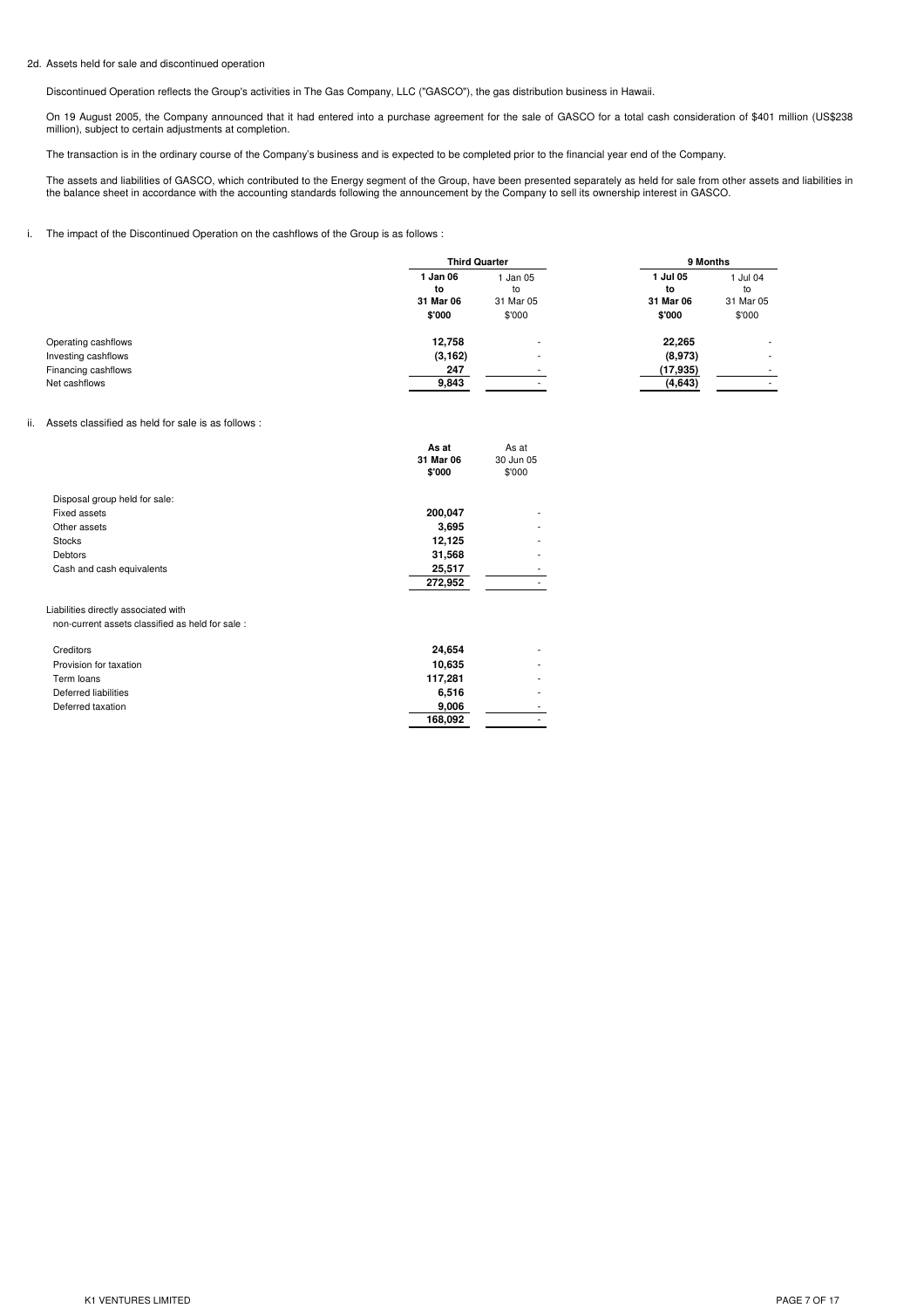# **3. CONSOLIDATED CASH FLOW STATEMENTS for the third quarter and nine months ended 31 March 2005**

| 1 Jan 06<br>1 Jul 05<br>1 Jul 04<br>1 Jan 05<br>to<br>to<br>$10$<br>to<br>31 Mar 06<br>31 Mar 06<br>31 Mar 05<br>31 Mar 05<br>Note<br>\$'000<br>\$'000<br>\$'000<br>\$'000<br><b>CASH FLOWS FROM OPERATING ACTIVITIES</b><br>31,211<br>24,022<br>82.792<br>67,426<br>Operating profit<br>Adjustments:<br>12,934<br>2,260<br>40,059<br>7,943<br>Depreciation and amortisation<br>(3,748)<br>Investment income<br>(848)<br>(1, 273)<br>(2, 462)<br>Amortisation of interest<br>(158)<br>Gain on disposal of subsidiary<br>(7,883)<br>(2,714)<br>160<br>(2,964)<br>100<br>Loss/(profit) on disposal of fixed assets<br>75<br>(12,036)<br>(3,077)<br>(31, 970)<br>Loss/(profit) on sale of investments<br>777<br>777<br>Fair value adjustments on quoted investments<br>4,050<br>Fair value adjustments on unquoted investments<br>40.658<br>13,910<br>114,348<br>36,537<br>Cash flow from operations before changes in working capital<br>Working capital changes:<br>(4,930)<br>3,131<br>(5, 174)<br>(4, 182)<br>Stocks<br>10,427<br>17,129<br><b>Debtors</b><br>570<br>9,568<br>5,149<br>5,033<br>2,487<br>6,341<br>Creditors<br>(3, 322)<br>(6, 408)<br>(3,057)<br>Translation of foreign subsidiaries and others<br>438<br>56,043<br>14,777<br>123,374<br>44,459<br>Cash from operations<br>(14, 773)<br>(1, 472)<br>(35, 392)<br>(4, 139)<br>Interest paid<br>(330)<br>(2, 186)<br>(4,306)<br>(5, 118)<br>Income taxes paid<br>83,676<br>35,202<br>Net cash from operating activities<br>40,940<br>11,119<br><b>CASH FLOWS FROM INVESTING ACTIVITIES</b><br>(68, 048)<br>Acquisition of subsidiaries<br>3a<br>(726, 529)<br>3b<br>(2,574)<br>Disposal of subsidiary<br>(6,262)<br>(3,639)<br>(62, 496)<br>(8,850)<br>Purchase of fixed assets<br>26,002<br>33,060<br>176<br>Proceeds from disposal of fixed assets<br>3,374<br>12,941<br>167,861<br>Net proceeds from disposal and capital distribution of investments<br>101,115<br>(1,809)<br>(3,372)<br>(3,035)<br>(31, 333)<br>Purchase of investments<br>57,232<br>21,305<br>94,104<br>(746, 059)<br>Net cash from/(used in) investing activities<br><b>CASH FLOWS FROM FINANCING ACTIVITIES</b><br>1,335<br>468<br>3,397<br>76,825<br>Proceeds from share issue<br>(16, 274)<br>564,979<br>4,175<br>Proceeds from term loans<br>(3)<br>(109)<br>Distribution to minority shareholder of subsidiary<br>(8)<br>Repayment of amount due to minority shareholders<br>(321)<br>(7,748)<br>(4, 161)<br>(31, 523)<br>(35, 826)<br>(1,684)<br>Repayment of term loans<br>Dividend paid to shareholders of the Company<br>(18, 768)<br>(18, 768)<br>Withdrawal of non-current bank deposits - net<br>15,459<br>(46, 786)<br>524,794<br>(18, 300)<br>71.737<br>Net cash from/(used in) financing activities<br>15,459<br>86,923<br>(137, 589)<br>164,171<br>Increase/(decrease) in cash and cash equivalents<br>48,014<br>105,535<br>201,046<br>29,103<br>Cash and cash equivalents at beginning of period<br>Effects of exchange rate changes on cash and cash equivalents<br>(465)<br>471<br>(449)<br>(345)<br>Cash and cash equivalents at end of period<br>63,008<br>192,929<br>63,008<br>192,929<br>Comprising:<br>37,491<br>192,929<br>37,491<br>192,929<br>Cash and cash equivalents from Continuing operations<br>25,517<br>Cash and cash equivalents from Discontinued operation<br>25,517<br>63,008<br>192,929<br>63,008<br>192,929 |  | <b>Third Quarter</b> | 9 Months |  |  |
|---------------------------------------------------------------------------------------------------------------------------------------------------------------------------------------------------------------------------------------------------------------------------------------------------------------------------------------------------------------------------------------------------------------------------------------------------------------------------------------------------------------------------------------------------------------------------------------------------------------------------------------------------------------------------------------------------------------------------------------------------------------------------------------------------------------------------------------------------------------------------------------------------------------------------------------------------------------------------------------------------------------------------------------------------------------------------------------------------------------------------------------------------------------------------------------------------------------------------------------------------------------------------------------------------------------------------------------------------------------------------------------------------------------------------------------------------------------------------------------------------------------------------------------------------------------------------------------------------------------------------------------------------------------------------------------------------------------------------------------------------------------------------------------------------------------------------------------------------------------------------------------------------------------------------------------------------------------------------------------------------------------------------------------------------------------------------------------------------------------------------------------------------------------------------------------------------------------------------------------------------------------------------------------------------------------------------------------------------------------------------------------------------------------------------------------------------------------------------------------------------------------------------------------------------------------------------------------------------------------------------------------------------------------------------------------------------------------------------------------------------------------------------------------------------------------------------------------------------------------------------------------------------------------------------------------------------------------------------------------------------------------------------------------------------------------------------------------------------------------------------------------------------------------------------------------------------------------------------------------------------------------------------------------------------------------------------------------------------------------------------------------------|--|----------------------|----------|--|--|
|                                                                                                                                                                                                                                                                                                                                                                                                                                                                                                                                                                                                                                                                                                                                                                                                                                                                                                                                                                                                                                                                                                                                                                                                                                                                                                                                                                                                                                                                                                                                                                                                                                                                                                                                                                                                                                                                                                                                                                                                                                                                                                                                                                                                                                                                                                                                                                                                                                                                                                                                                                                                                                                                                                                                                                                                                                                                                                                                                                                                                                                                                                                                                                                                                                                                                                                                                                                             |  |                      |          |  |  |
|                                                                                                                                                                                                                                                                                                                                                                                                                                                                                                                                                                                                                                                                                                                                                                                                                                                                                                                                                                                                                                                                                                                                                                                                                                                                                                                                                                                                                                                                                                                                                                                                                                                                                                                                                                                                                                                                                                                                                                                                                                                                                                                                                                                                                                                                                                                                                                                                                                                                                                                                                                                                                                                                                                                                                                                                                                                                                                                                                                                                                                                                                                                                                                                                                                                                                                                                                                                             |  |                      |          |  |  |
|                                                                                                                                                                                                                                                                                                                                                                                                                                                                                                                                                                                                                                                                                                                                                                                                                                                                                                                                                                                                                                                                                                                                                                                                                                                                                                                                                                                                                                                                                                                                                                                                                                                                                                                                                                                                                                                                                                                                                                                                                                                                                                                                                                                                                                                                                                                                                                                                                                                                                                                                                                                                                                                                                                                                                                                                                                                                                                                                                                                                                                                                                                                                                                                                                                                                                                                                                                                             |  |                      |          |  |  |
|                                                                                                                                                                                                                                                                                                                                                                                                                                                                                                                                                                                                                                                                                                                                                                                                                                                                                                                                                                                                                                                                                                                                                                                                                                                                                                                                                                                                                                                                                                                                                                                                                                                                                                                                                                                                                                                                                                                                                                                                                                                                                                                                                                                                                                                                                                                                                                                                                                                                                                                                                                                                                                                                                                                                                                                                                                                                                                                                                                                                                                                                                                                                                                                                                                                                                                                                                                                             |  |                      |          |  |  |
|                                                                                                                                                                                                                                                                                                                                                                                                                                                                                                                                                                                                                                                                                                                                                                                                                                                                                                                                                                                                                                                                                                                                                                                                                                                                                                                                                                                                                                                                                                                                                                                                                                                                                                                                                                                                                                                                                                                                                                                                                                                                                                                                                                                                                                                                                                                                                                                                                                                                                                                                                                                                                                                                                                                                                                                                                                                                                                                                                                                                                                                                                                                                                                                                                                                                                                                                                                                             |  |                      |          |  |  |
|                                                                                                                                                                                                                                                                                                                                                                                                                                                                                                                                                                                                                                                                                                                                                                                                                                                                                                                                                                                                                                                                                                                                                                                                                                                                                                                                                                                                                                                                                                                                                                                                                                                                                                                                                                                                                                                                                                                                                                                                                                                                                                                                                                                                                                                                                                                                                                                                                                                                                                                                                                                                                                                                                                                                                                                                                                                                                                                                                                                                                                                                                                                                                                                                                                                                                                                                                                                             |  |                      |          |  |  |
|                                                                                                                                                                                                                                                                                                                                                                                                                                                                                                                                                                                                                                                                                                                                                                                                                                                                                                                                                                                                                                                                                                                                                                                                                                                                                                                                                                                                                                                                                                                                                                                                                                                                                                                                                                                                                                                                                                                                                                                                                                                                                                                                                                                                                                                                                                                                                                                                                                                                                                                                                                                                                                                                                                                                                                                                                                                                                                                                                                                                                                                                                                                                                                                                                                                                                                                                                                                             |  |                      |          |  |  |
|                                                                                                                                                                                                                                                                                                                                                                                                                                                                                                                                                                                                                                                                                                                                                                                                                                                                                                                                                                                                                                                                                                                                                                                                                                                                                                                                                                                                                                                                                                                                                                                                                                                                                                                                                                                                                                                                                                                                                                                                                                                                                                                                                                                                                                                                                                                                                                                                                                                                                                                                                                                                                                                                                                                                                                                                                                                                                                                                                                                                                                                                                                                                                                                                                                                                                                                                                                                             |  |                      |          |  |  |
|                                                                                                                                                                                                                                                                                                                                                                                                                                                                                                                                                                                                                                                                                                                                                                                                                                                                                                                                                                                                                                                                                                                                                                                                                                                                                                                                                                                                                                                                                                                                                                                                                                                                                                                                                                                                                                                                                                                                                                                                                                                                                                                                                                                                                                                                                                                                                                                                                                                                                                                                                                                                                                                                                                                                                                                                                                                                                                                                                                                                                                                                                                                                                                                                                                                                                                                                                                                             |  |                      |          |  |  |
|                                                                                                                                                                                                                                                                                                                                                                                                                                                                                                                                                                                                                                                                                                                                                                                                                                                                                                                                                                                                                                                                                                                                                                                                                                                                                                                                                                                                                                                                                                                                                                                                                                                                                                                                                                                                                                                                                                                                                                                                                                                                                                                                                                                                                                                                                                                                                                                                                                                                                                                                                                                                                                                                                                                                                                                                                                                                                                                                                                                                                                                                                                                                                                                                                                                                                                                                                                                             |  |                      |          |  |  |
|                                                                                                                                                                                                                                                                                                                                                                                                                                                                                                                                                                                                                                                                                                                                                                                                                                                                                                                                                                                                                                                                                                                                                                                                                                                                                                                                                                                                                                                                                                                                                                                                                                                                                                                                                                                                                                                                                                                                                                                                                                                                                                                                                                                                                                                                                                                                                                                                                                                                                                                                                                                                                                                                                                                                                                                                                                                                                                                                                                                                                                                                                                                                                                                                                                                                                                                                                                                             |  |                      |          |  |  |
|                                                                                                                                                                                                                                                                                                                                                                                                                                                                                                                                                                                                                                                                                                                                                                                                                                                                                                                                                                                                                                                                                                                                                                                                                                                                                                                                                                                                                                                                                                                                                                                                                                                                                                                                                                                                                                                                                                                                                                                                                                                                                                                                                                                                                                                                                                                                                                                                                                                                                                                                                                                                                                                                                                                                                                                                                                                                                                                                                                                                                                                                                                                                                                                                                                                                                                                                                                                             |  |                      |          |  |  |
|                                                                                                                                                                                                                                                                                                                                                                                                                                                                                                                                                                                                                                                                                                                                                                                                                                                                                                                                                                                                                                                                                                                                                                                                                                                                                                                                                                                                                                                                                                                                                                                                                                                                                                                                                                                                                                                                                                                                                                                                                                                                                                                                                                                                                                                                                                                                                                                                                                                                                                                                                                                                                                                                                                                                                                                                                                                                                                                                                                                                                                                                                                                                                                                                                                                                                                                                                                                             |  |                      |          |  |  |
|                                                                                                                                                                                                                                                                                                                                                                                                                                                                                                                                                                                                                                                                                                                                                                                                                                                                                                                                                                                                                                                                                                                                                                                                                                                                                                                                                                                                                                                                                                                                                                                                                                                                                                                                                                                                                                                                                                                                                                                                                                                                                                                                                                                                                                                                                                                                                                                                                                                                                                                                                                                                                                                                                                                                                                                                                                                                                                                                                                                                                                                                                                                                                                                                                                                                                                                                                                                             |  |                      |          |  |  |
|                                                                                                                                                                                                                                                                                                                                                                                                                                                                                                                                                                                                                                                                                                                                                                                                                                                                                                                                                                                                                                                                                                                                                                                                                                                                                                                                                                                                                                                                                                                                                                                                                                                                                                                                                                                                                                                                                                                                                                                                                                                                                                                                                                                                                                                                                                                                                                                                                                                                                                                                                                                                                                                                                                                                                                                                                                                                                                                                                                                                                                                                                                                                                                                                                                                                                                                                                                                             |  |                      |          |  |  |
|                                                                                                                                                                                                                                                                                                                                                                                                                                                                                                                                                                                                                                                                                                                                                                                                                                                                                                                                                                                                                                                                                                                                                                                                                                                                                                                                                                                                                                                                                                                                                                                                                                                                                                                                                                                                                                                                                                                                                                                                                                                                                                                                                                                                                                                                                                                                                                                                                                                                                                                                                                                                                                                                                                                                                                                                                                                                                                                                                                                                                                                                                                                                                                                                                                                                                                                                                                                             |  |                      |          |  |  |
|                                                                                                                                                                                                                                                                                                                                                                                                                                                                                                                                                                                                                                                                                                                                                                                                                                                                                                                                                                                                                                                                                                                                                                                                                                                                                                                                                                                                                                                                                                                                                                                                                                                                                                                                                                                                                                                                                                                                                                                                                                                                                                                                                                                                                                                                                                                                                                                                                                                                                                                                                                                                                                                                                                                                                                                                                                                                                                                                                                                                                                                                                                                                                                                                                                                                                                                                                                                             |  |                      |          |  |  |
|                                                                                                                                                                                                                                                                                                                                                                                                                                                                                                                                                                                                                                                                                                                                                                                                                                                                                                                                                                                                                                                                                                                                                                                                                                                                                                                                                                                                                                                                                                                                                                                                                                                                                                                                                                                                                                                                                                                                                                                                                                                                                                                                                                                                                                                                                                                                                                                                                                                                                                                                                                                                                                                                                                                                                                                                                                                                                                                                                                                                                                                                                                                                                                                                                                                                                                                                                                                             |  |                      |          |  |  |
|                                                                                                                                                                                                                                                                                                                                                                                                                                                                                                                                                                                                                                                                                                                                                                                                                                                                                                                                                                                                                                                                                                                                                                                                                                                                                                                                                                                                                                                                                                                                                                                                                                                                                                                                                                                                                                                                                                                                                                                                                                                                                                                                                                                                                                                                                                                                                                                                                                                                                                                                                                                                                                                                                                                                                                                                                                                                                                                                                                                                                                                                                                                                                                                                                                                                                                                                                                                             |  |                      |          |  |  |
|                                                                                                                                                                                                                                                                                                                                                                                                                                                                                                                                                                                                                                                                                                                                                                                                                                                                                                                                                                                                                                                                                                                                                                                                                                                                                                                                                                                                                                                                                                                                                                                                                                                                                                                                                                                                                                                                                                                                                                                                                                                                                                                                                                                                                                                                                                                                                                                                                                                                                                                                                                                                                                                                                                                                                                                                                                                                                                                                                                                                                                                                                                                                                                                                                                                                                                                                                                                             |  |                      |          |  |  |
|                                                                                                                                                                                                                                                                                                                                                                                                                                                                                                                                                                                                                                                                                                                                                                                                                                                                                                                                                                                                                                                                                                                                                                                                                                                                                                                                                                                                                                                                                                                                                                                                                                                                                                                                                                                                                                                                                                                                                                                                                                                                                                                                                                                                                                                                                                                                                                                                                                                                                                                                                                                                                                                                                                                                                                                                                                                                                                                                                                                                                                                                                                                                                                                                                                                                                                                                                                                             |  |                      |          |  |  |
|                                                                                                                                                                                                                                                                                                                                                                                                                                                                                                                                                                                                                                                                                                                                                                                                                                                                                                                                                                                                                                                                                                                                                                                                                                                                                                                                                                                                                                                                                                                                                                                                                                                                                                                                                                                                                                                                                                                                                                                                                                                                                                                                                                                                                                                                                                                                                                                                                                                                                                                                                                                                                                                                                                                                                                                                                                                                                                                                                                                                                                                                                                                                                                                                                                                                                                                                                                                             |  |                      |          |  |  |
|                                                                                                                                                                                                                                                                                                                                                                                                                                                                                                                                                                                                                                                                                                                                                                                                                                                                                                                                                                                                                                                                                                                                                                                                                                                                                                                                                                                                                                                                                                                                                                                                                                                                                                                                                                                                                                                                                                                                                                                                                                                                                                                                                                                                                                                                                                                                                                                                                                                                                                                                                                                                                                                                                                                                                                                                                                                                                                                                                                                                                                                                                                                                                                                                                                                                                                                                                                                             |  |                      |          |  |  |
|                                                                                                                                                                                                                                                                                                                                                                                                                                                                                                                                                                                                                                                                                                                                                                                                                                                                                                                                                                                                                                                                                                                                                                                                                                                                                                                                                                                                                                                                                                                                                                                                                                                                                                                                                                                                                                                                                                                                                                                                                                                                                                                                                                                                                                                                                                                                                                                                                                                                                                                                                                                                                                                                                                                                                                                                                                                                                                                                                                                                                                                                                                                                                                                                                                                                                                                                                                                             |  |                      |          |  |  |
|                                                                                                                                                                                                                                                                                                                                                                                                                                                                                                                                                                                                                                                                                                                                                                                                                                                                                                                                                                                                                                                                                                                                                                                                                                                                                                                                                                                                                                                                                                                                                                                                                                                                                                                                                                                                                                                                                                                                                                                                                                                                                                                                                                                                                                                                                                                                                                                                                                                                                                                                                                                                                                                                                                                                                                                                                                                                                                                                                                                                                                                                                                                                                                                                                                                                                                                                                                                             |  |                      |          |  |  |
|                                                                                                                                                                                                                                                                                                                                                                                                                                                                                                                                                                                                                                                                                                                                                                                                                                                                                                                                                                                                                                                                                                                                                                                                                                                                                                                                                                                                                                                                                                                                                                                                                                                                                                                                                                                                                                                                                                                                                                                                                                                                                                                                                                                                                                                                                                                                                                                                                                                                                                                                                                                                                                                                                                                                                                                                                                                                                                                                                                                                                                                                                                                                                                                                                                                                                                                                                                                             |  |                      |          |  |  |
|                                                                                                                                                                                                                                                                                                                                                                                                                                                                                                                                                                                                                                                                                                                                                                                                                                                                                                                                                                                                                                                                                                                                                                                                                                                                                                                                                                                                                                                                                                                                                                                                                                                                                                                                                                                                                                                                                                                                                                                                                                                                                                                                                                                                                                                                                                                                                                                                                                                                                                                                                                                                                                                                                                                                                                                                                                                                                                                                                                                                                                                                                                                                                                                                                                                                                                                                                                                             |  |                      |          |  |  |
|                                                                                                                                                                                                                                                                                                                                                                                                                                                                                                                                                                                                                                                                                                                                                                                                                                                                                                                                                                                                                                                                                                                                                                                                                                                                                                                                                                                                                                                                                                                                                                                                                                                                                                                                                                                                                                                                                                                                                                                                                                                                                                                                                                                                                                                                                                                                                                                                                                                                                                                                                                                                                                                                                                                                                                                                                                                                                                                                                                                                                                                                                                                                                                                                                                                                                                                                                                                             |  |                      |          |  |  |
|                                                                                                                                                                                                                                                                                                                                                                                                                                                                                                                                                                                                                                                                                                                                                                                                                                                                                                                                                                                                                                                                                                                                                                                                                                                                                                                                                                                                                                                                                                                                                                                                                                                                                                                                                                                                                                                                                                                                                                                                                                                                                                                                                                                                                                                                                                                                                                                                                                                                                                                                                                                                                                                                                                                                                                                                                                                                                                                                                                                                                                                                                                                                                                                                                                                                                                                                                                                             |  |                      |          |  |  |
|                                                                                                                                                                                                                                                                                                                                                                                                                                                                                                                                                                                                                                                                                                                                                                                                                                                                                                                                                                                                                                                                                                                                                                                                                                                                                                                                                                                                                                                                                                                                                                                                                                                                                                                                                                                                                                                                                                                                                                                                                                                                                                                                                                                                                                                                                                                                                                                                                                                                                                                                                                                                                                                                                                                                                                                                                                                                                                                                                                                                                                                                                                                                                                                                                                                                                                                                                                                             |  |                      |          |  |  |
|                                                                                                                                                                                                                                                                                                                                                                                                                                                                                                                                                                                                                                                                                                                                                                                                                                                                                                                                                                                                                                                                                                                                                                                                                                                                                                                                                                                                                                                                                                                                                                                                                                                                                                                                                                                                                                                                                                                                                                                                                                                                                                                                                                                                                                                                                                                                                                                                                                                                                                                                                                                                                                                                                                                                                                                                                                                                                                                                                                                                                                                                                                                                                                                                                                                                                                                                                                                             |  |                      |          |  |  |
|                                                                                                                                                                                                                                                                                                                                                                                                                                                                                                                                                                                                                                                                                                                                                                                                                                                                                                                                                                                                                                                                                                                                                                                                                                                                                                                                                                                                                                                                                                                                                                                                                                                                                                                                                                                                                                                                                                                                                                                                                                                                                                                                                                                                                                                                                                                                                                                                                                                                                                                                                                                                                                                                                                                                                                                                                                                                                                                                                                                                                                                                                                                                                                                                                                                                                                                                                                                             |  |                      |          |  |  |
|                                                                                                                                                                                                                                                                                                                                                                                                                                                                                                                                                                                                                                                                                                                                                                                                                                                                                                                                                                                                                                                                                                                                                                                                                                                                                                                                                                                                                                                                                                                                                                                                                                                                                                                                                                                                                                                                                                                                                                                                                                                                                                                                                                                                                                                                                                                                                                                                                                                                                                                                                                                                                                                                                                                                                                                                                                                                                                                                                                                                                                                                                                                                                                                                                                                                                                                                                                                             |  |                      |          |  |  |
|                                                                                                                                                                                                                                                                                                                                                                                                                                                                                                                                                                                                                                                                                                                                                                                                                                                                                                                                                                                                                                                                                                                                                                                                                                                                                                                                                                                                                                                                                                                                                                                                                                                                                                                                                                                                                                                                                                                                                                                                                                                                                                                                                                                                                                                                                                                                                                                                                                                                                                                                                                                                                                                                                                                                                                                                                                                                                                                                                                                                                                                                                                                                                                                                                                                                                                                                                                                             |  |                      |          |  |  |
|                                                                                                                                                                                                                                                                                                                                                                                                                                                                                                                                                                                                                                                                                                                                                                                                                                                                                                                                                                                                                                                                                                                                                                                                                                                                                                                                                                                                                                                                                                                                                                                                                                                                                                                                                                                                                                                                                                                                                                                                                                                                                                                                                                                                                                                                                                                                                                                                                                                                                                                                                                                                                                                                                                                                                                                                                                                                                                                                                                                                                                                                                                                                                                                                                                                                                                                                                                                             |  |                      |          |  |  |
|                                                                                                                                                                                                                                                                                                                                                                                                                                                                                                                                                                                                                                                                                                                                                                                                                                                                                                                                                                                                                                                                                                                                                                                                                                                                                                                                                                                                                                                                                                                                                                                                                                                                                                                                                                                                                                                                                                                                                                                                                                                                                                                                                                                                                                                                                                                                                                                                                                                                                                                                                                                                                                                                                                                                                                                                                                                                                                                                                                                                                                                                                                                                                                                                                                                                                                                                                                                             |  |                      |          |  |  |
|                                                                                                                                                                                                                                                                                                                                                                                                                                                                                                                                                                                                                                                                                                                                                                                                                                                                                                                                                                                                                                                                                                                                                                                                                                                                                                                                                                                                                                                                                                                                                                                                                                                                                                                                                                                                                                                                                                                                                                                                                                                                                                                                                                                                                                                                                                                                                                                                                                                                                                                                                                                                                                                                                                                                                                                                                                                                                                                                                                                                                                                                                                                                                                                                                                                                                                                                                                                             |  |                      |          |  |  |
|                                                                                                                                                                                                                                                                                                                                                                                                                                                                                                                                                                                                                                                                                                                                                                                                                                                                                                                                                                                                                                                                                                                                                                                                                                                                                                                                                                                                                                                                                                                                                                                                                                                                                                                                                                                                                                                                                                                                                                                                                                                                                                                                                                                                                                                                                                                                                                                                                                                                                                                                                                                                                                                                                                                                                                                                                                                                                                                                                                                                                                                                                                                                                                                                                                                                                                                                                                                             |  |                      |          |  |  |
|                                                                                                                                                                                                                                                                                                                                                                                                                                                                                                                                                                                                                                                                                                                                                                                                                                                                                                                                                                                                                                                                                                                                                                                                                                                                                                                                                                                                                                                                                                                                                                                                                                                                                                                                                                                                                                                                                                                                                                                                                                                                                                                                                                                                                                                                                                                                                                                                                                                                                                                                                                                                                                                                                                                                                                                                                                                                                                                                                                                                                                                                                                                                                                                                                                                                                                                                                                                             |  |                      |          |  |  |
|                                                                                                                                                                                                                                                                                                                                                                                                                                                                                                                                                                                                                                                                                                                                                                                                                                                                                                                                                                                                                                                                                                                                                                                                                                                                                                                                                                                                                                                                                                                                                                                                                                                                                                                                                                                                                                                                                                                                                                                                                                                                                                                                                                                                                                                                                                                                                                                                                                                                                                                                                                                                                                                                                                                                                                                                                                                                                                                                                                                                                                                                                                                                                                                                                                                                                                                                                                                             |  |                      |          |  |  |
|                                                                                                                                                                                                                                                                                                                                                                                                                                                                                                                                                                                                                                                                                                                                                                                                                                                                                                                                                                                                                                                                                                                                                                                                                                                                                                                                                                                                                                                                                                                                                                                                                                                                                                                                                                                                                                                                                                                                                                                                                                                                                                                                                                                                                                                                                                                                                                                                                                                                                                                                                                                                                                                                                                                                                                                                                                                                                                                                                                                                                                                                                                                                                                                                                                                                                                                                                                                             |  |                      |          |  |  |
|                                                                                                                                                                                                                                                                                                                                                                                                                                                                                                                                                                                                                                                                                                                                                                                                                                                                                                                                                                                                                                                                                                                                                                                                                                                                                                                                                                                                                                                                                                                                                                                                                                                                                                                                                                                                                                                                                                                                                                                                                                                                                                                                                                                                                                                                                                                                                                                                                                                                                                                                                                                                                                                                                                                                                                                                                                                                                                                                                                                                                                                                                                                                                                                                                                                                                                                                                                                             |  |                      |          |  |  |
|                                                                                                                                                                                                                                                                                                                                                                                                                                                                                                                                                                                                                                                                                                                                                                                                                                                                                                                                                                                                                                                                                                                                                                                                                                                                                                                                                                                                                                                                                                                                                                                                                                                                                                                                                                                                                                                                                                                                                                                                                                                                                                                                                                                                                                                                                                                                                                                                                                                                                                                                                                                                                                                                                                                                                                                                                                                                                                                                                                                                                                                                                                                                                                                                                                                                                                                                                                                             |  |                      |          |  |  |
|                                                                                                                                                                                                                                                                                                                                                                                                                                                                                                                                                                                                                                                                                                                                                                                                                                                                                                                                                                                                                                                                                                                                                                                                                                                                                                                                                                                                                                                                                                                                                                                                                                                                                                                                                                                                                                                                                                                                                                                                                                                                                                                                                                                                                                                                                                                                                                                                                                                                                                                                                                                                                                                                                                                                                                                                                                                                                                                                                                                                                                                                                                                                                                                                                                                                                                                                                                                             |  |                      |          |  |  |
|                                                                                                                                                                                                                                                                                                                                                                                                                                                                                                                                                                                                                                                                                                                                                                                                                                                                                                                                                                                                                                                                                                                                                                                                                                                                                                                                                                                                                                                                                                                                                                                                                                                                                                                                                                                                                                                                                                                                                                                                                                                                                                                                                                                                                                                                                                                                                                                                                                                                                                                                                                                                                                                                                                                                                                                                                                                                                                                                                                                                                                                                                                                                                                                                                                                                                                                                                                                             |  |                      |          |  |  |
|                                                                                                                                                                                                                                                                                                                                                                                                                                                                                                                                                                                                                                                                                                                                                                                                                                                                                                                                                                                                                                                                                                                                                                                                                                                                                                                                                                                                                                                                                                                                                                                                                                                                                                                                                                                                                                                                                                                                                                                                                                                                                                                                                                                                                                                                                                                                                                                                                                                                                                                                                                                                                                                                                                                                                                                                                                                                                                                                                                                                                                                                                                                                                                                                                                                                                                                                                                                             |  |                      |          |  |  |
|                                                                                                                                                                                                                                                                                                                                                                                                                                                                                                                                                                                                                                                                                                                                                                                                                                                                                                                                                                                                                                                                                                                                                                                                                                                                                                                                                                                                                                                                                                                                                                                                                                                                                                                                                                                                                                                                                                                                                                                                                                                                                                                                                                                                                                                                                                                                                                                                                                                                                                                                                                                                                                                                                                                                                                                                                                                                                                                                                                                                                                                                                                                                                                                                                                                                                                                                                                                             |  |                      |          |  |  |
|                                                                                                                                                                                                                                                                                                                                                                                                                                                                                                                                                                                                                                                                                                                                                                                                                                                                                                                                                                                                                                                                                                                                                                                                                                                                                                                                                                                                                                                                                                                                                                                                                                                                                                                                                                                                                                                                                                                                                                                                                                                                                                                                                                                                                                                                                                                                                                                                                                                                                                                                                                                                                                                                                                                                                                                                                                                                                                                                                                                                                                                                                                                                                                                                                                                                                                                                                                                             |  |                      |          |  |  |
|                                                                                                                                                                                                                                                                                                                                                                                                                                                                                                                                                                                                                                                                                                                                                                                                                                                                                                                                                                                                                                                                                                                                                                                                                                                                                                                                                                                                                                                                                                                                                                                                                                                                                                                                                                                                                                                                                                                                                                                                                                                                                                                                                                                                                                                                                                                                                                                                                                                                                                                                                                                                                                                                                                                                                                                                                                                                                                                                                                                                                                                                                                                                                                                                                                                                                                                                                                                             |  |                      |          |  |  |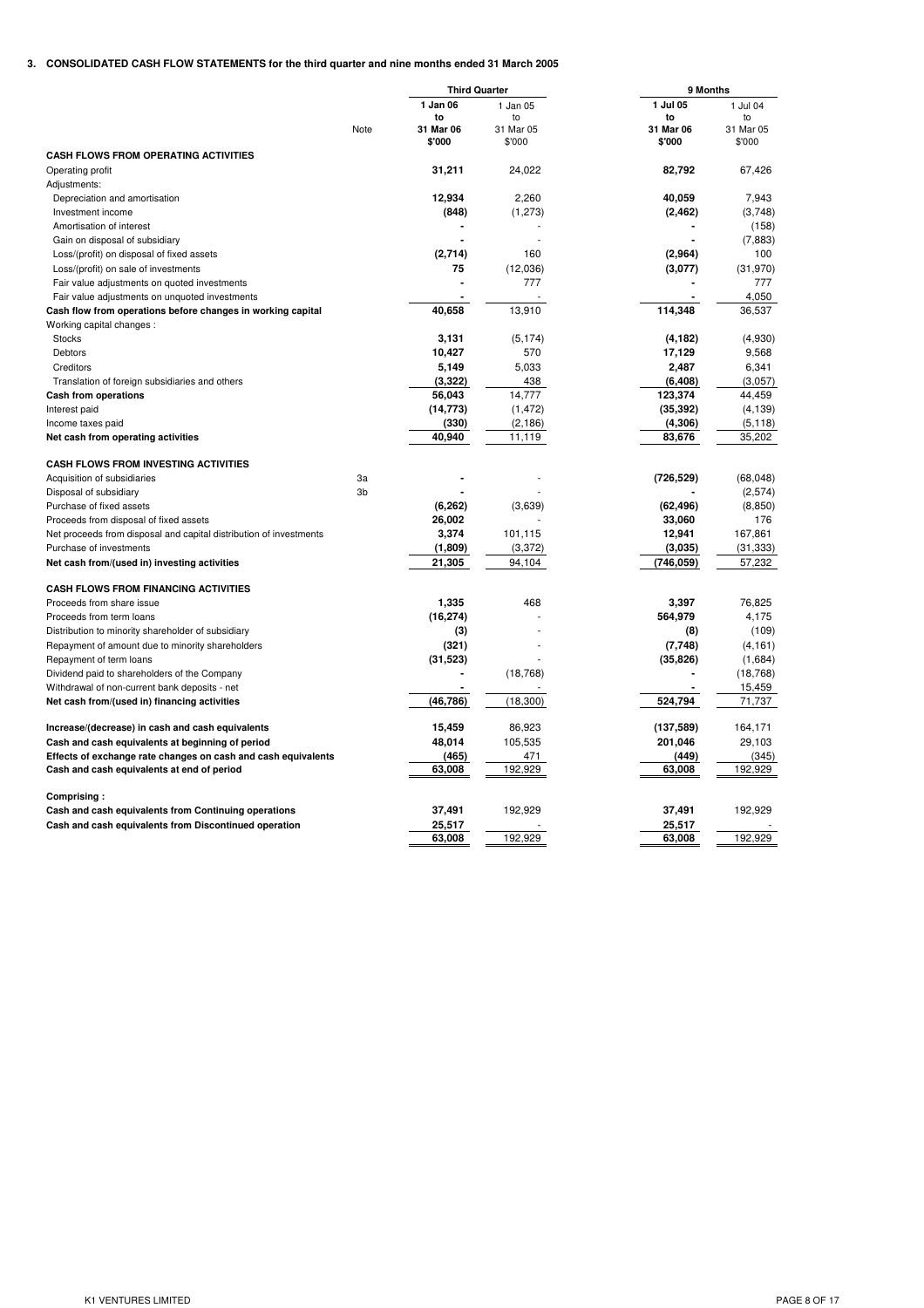# **Notes to Consolidated Cashflow Statements**

### 3a. Acquisition of Subsidiaries

The fair values of net assets and liabilities of subsidiaries acquired were as follows :

|                                                   |                | <b>Third Quarter</b> | 9 Months       |                |
|---------------------------------------------------|----------------|----------------------|----------------|----------------|
|                                                   | 1 Jan 06<br>to | 1 Jan 05<br>to       | 1 Jul 05<br>to | 1 Jul 04<br>to |
|                                                   | 31 Mar 06      | 31 Mar 05            | 31 Mar 06      | 31 Mar 05      |
|                                                   | \$'000         | \$'000               | \$'000         | \$'000         |
| Fixed assets                                      |                |                      | 540,983        | 34,034         |
| Associated company                                |                |                      | 76,392         |                |
| Available-for-sale investments                    |                |                      | 44,404         |                |
| Debtors                                           |                |                      | 56,522         | 437            |
| <b>Stocks</b>                                     |                |                      | 4,420          | 3,341          |
| Intangibles                                       |                |                      | 55,880         |                |
| Other assets                                      |                |                      | 13,730         | 1,488          |
| Cash and cash equivalents                         |                |                      | 6,080          |                |
| Creditors                                         |                | ٠                    | (17, 276)      |                |
| Amount due to minority shareholder                |                |                      | (32, 476)      |                |
| Provision for taxation                            |                |                      | (15, 121)      |                |
| Deferred taxation                                 |                |                      | (139, 044)     |                |
| Deferred liabilities                              |                |                      | (658)          |                |
| Minority Interest                                 |                |                      | (45,660)       |                |
| Net assets acquired                               |                |                      | 548,176        | 39,300         |
| Goodwill                                          |                |                      | 184,433        | 28,748         |
| Purchase consideration                            |                |                      | 732,609        | 68,048         |
| Less: cash and cash equivalents acquired          |                |                      | (6,080)        |                |
| Cash outflow on acquisition, net of cash acquired |                |                      | 726,529        | 68,048         |

Note :<br>The fair values of the assets acquired in the current financial period were based on an independent valuation conducted for the purpose of purchase price allocation of the assets acquired<br>from Helm.

### 3b. Disposal of Subsidiaries

The fair values of net assets and liabilities of a subsidiary disposed were as follows:

|                                                |                             | <b>Third Quarter</b>        | 9 Months                  |                             |  |
|------------------------------------------------|-----------------------------|-----------------------------|---------------------------|-----------------------------|--|
|                                                | 1 Jan 06<br>to<br>31 Mar 06 | 1 Jan 05<br>to<br>31 Mar 05 | Jul 05<br>to<br>31 Mar 06 | 1 Jul 04<br>to<br>31 Mar 05 |  |
|                                                | \$'000                      | \$'000                      | \$'000                    | \$'000                      |  |
| Fixed assets                                   |                             | ٠                           |                           | (18,500)                    |  |
| Debtors                                        |                             | ٠                           |                           | (1,051)                     |  |
| Stock                                          |                             | ٠                           |                           | (1, 444)                    |  |
| Bank balances, deposits & cash                 |                             | ۰                           |                           | (2,574)                     |  |
| Creditors                                      |                             | ۰                           |                           | 6,733                       |  |
| Term loan                                      |                             |                             |                           | 13,035                      |  |
| Deferred liabilities                           |                             | ٠                           |                           | 12,606                      |  |
| Foreign Exchange Translation Reserves          |                             |                             |                           | (55)                        |  |
| Minority Interest                              |                             |                             |                           | (867)                       |  |
|                                                |                             |                             |                           | 7,883                       |  |
| Net profit on disposal                         |                             |                             |                           | (7, 883)                    |  |
| <b>Sales Proceeds</b>                          |                             |                             |                           |                             |  |
| Add: Bank balance and cash disposed            |                             |                             |                           | 2,574                       |  |
| Cash outflow on disposed, net of cash disposed |                             |                             |                           | 2,574                       |  |
|                                                |                             |                             |                           |                             |  |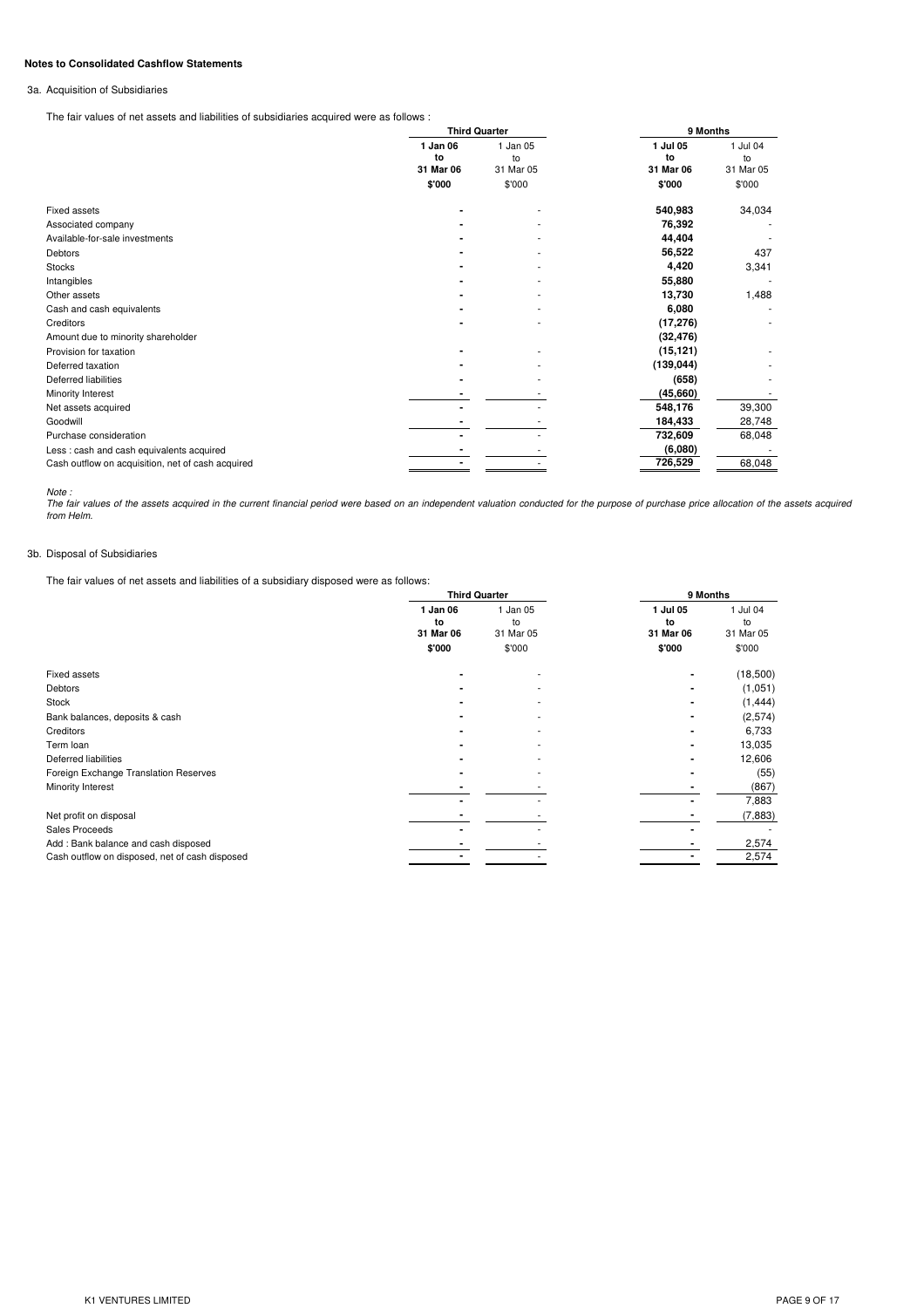# **4. STATEMENTS OF CHANGES IN EQUITY**

4a. Group Statement of Changes in Equity for the third quarter and nine months ended 31 March

| 2006                                                          | Share<br>Capital<br>S\$'000 | Share<br>Premium<br>S\$'000 | Capital<br><b>Reserves</b><br>S\$'000 | <b>Translation</b><br><b>Reserves</b><br>S\$'000 | Revenue<br><b>Reserves</b><br>S\$'000 | Share<br>Capital &<br><b>Reserves</b><br>S\$'000 | <b>Minority</b><br><b>Interests</b><br>S\$'000 | Capital<br>Employed<br>S\$'000 |
|---------------------------------------------------------------|-----------------------------|-----------------------------|---------------------------------------|--------------------------------------------------|---------------------------------------|--------------------------------------------------|------------------------------------------------|--------------------------------|
| As at 1 July 2005                                             | 187,741                     | 202,011                     | 59,508                                | (7, 919)                                         | 153,192                               | 594,533                                          | 151                                            | 594,684                        |
| Effect of adopting FRS 39                                     | 187,741                     | 202,011                     | 26,096<br>85,604                      | (7, 919)                                         | 153,192                               | 26,096<br>620,629                                | 151                                            | 26,096<br>620,780              |
| Revaluation of                                                |                             |                             |                                       |                                                  |                                       |                                                  |                                                |                                |
| investments not                                               |                             |                             |                                       |                                                  |                                       |                                                  |                                                |                                |
| recognised in profit<br>and loss account *                    |                             |                             | 2,937                                 |                                                  |                                       | 2,937                                            |                                                | 2,937                          |
| Revaluation surplus realised<br>and transferred to profit and |                             |                             |                                       |                                                  |                                       |                                                  |                                                |                                |
| loss account upon disposal                                    |                             |                             |                                       |                                                  |                                       |                                                  |                                                |                                |
| of investment                                                 |                             | ٠                           | (4, 356)                              |                                                  |                                       | (4, 356)                                         |                                                | (4, 356)                       |
| Exchange differences                                          |                             |                             |                                       |                                                  |                                       |                                                  |                                                |                                |
| arising on consolidation                                      |                             |                             |                                       | (6, 287)                                         |                                       | (6, 287)                                         | (365)                                          | (6,652)                        |
|                                                               |                             | ÷                           | (1, 419)                              | (6, 287)                                         | ÷.                                    | (7,706)                                          | (365)                                          | (8,071)                        |
| Profit for the first half                                     |                             |                             |                                       |                                                  | 15,244                                | 15,244                                           | 995                                            | 16,239                         |
| Subsidiary acquired                                           |                             |                             |                                       |                                                  |                                       |                                                  | 45,660                                         | 45,660                         |
| Shares issued                                                 | 1,210                       | 852                         |                                       |                                                  |                                       | 2,062                                            | (5)                                            | 2,057                          |
| As at 31 December 2005                                        | 188,951                     | 202,863                     | 84,185                                | (14, 206)                                        | 168,436                               | 630,229                                          | 46,436                                         | 676,665                        |
| Revaluation of                                                |                             |                             |                                       |                                                  |                                       |                                                  |                                                |                                |
| investments not                                               |                             |                             |                                       |                                                  |                                       |                                                  |                                                |                                |
| recognised in profit                                          |                             |                             |                                       |                                                  |                                       |                                                  |                                                |                                |
| and loss account *                                            |                             |                             | (13,940)                              |                                                  |                                       | (13,940)                                         |                                                | (13,940)                       |
| Revaluation surplus realised                                  |                             |                             |                                       |                                                  |                                       |                                                  |                                                |                                |
| and transferred to profit and                                 |                             |                             |                                       |                                                  |                                       |                                                  |                                                |                                |
| loss account upon disposal                                    |                             |                             |                                       |                                                  |                                       |                                                  |                                                |                                |
| of investment                                                 |                             |                             |                                       |                                                  |                                       |                                                  |                                                |                                |
| Exchange differences                                          |                             |                             |                                       |                                                  |                                       |                                                  |                                                |                                |
| arising on consolidation                                      |                             |                             |                                       | (13, 726)                                        |                                       | (13, 726)                                        | (1, 352)                                       | (15,078)                       |
|                                                               |                             |                             | (13,940)                              | (13, 726)                                        |                                       | (27, 666)                                        | (1, 352)                                       | (29, 018)                      |
| Profit for the third quarter                                  |                             |                             |                                       |                                                  | 9,064                                 | 9,064                                            | 858                                            | 9,922                          |
| Distribution from subsidiaries                                |                             |                             |                                       |                                                  |                                       |                                                  | (3)                                            | (3)                            |
| Shares issued                                                 | 1,328                       | 7                           |                                       |                                                  |                                       | 1,335                                            |                                                | 1,335                          |
| Adjustment arising from abolition                             |                             |                             |                                       |                                                  |                                       |                                                  |                                                |                                |
| of par value of shares (Note 4c)                              | 202,870                     | (202, 870)                  |                                       |                                                  |                                       |                                                  |                                                |                                |
| As at 31 March 2006                                           | 393,149                     | $\blacksquare$              | 70,245                                | (27, 932)                                        | 177,500                               | 612,962                                          | 45,939                                         | 658,901                        |

\* Prior to 1 July 2005, quoted investments were valued at the last transacted price, net of certain liquidity discount. With effect from 1 July 2005, the adoption of FRS 39 by the Group resulted in<br>a change in accounting p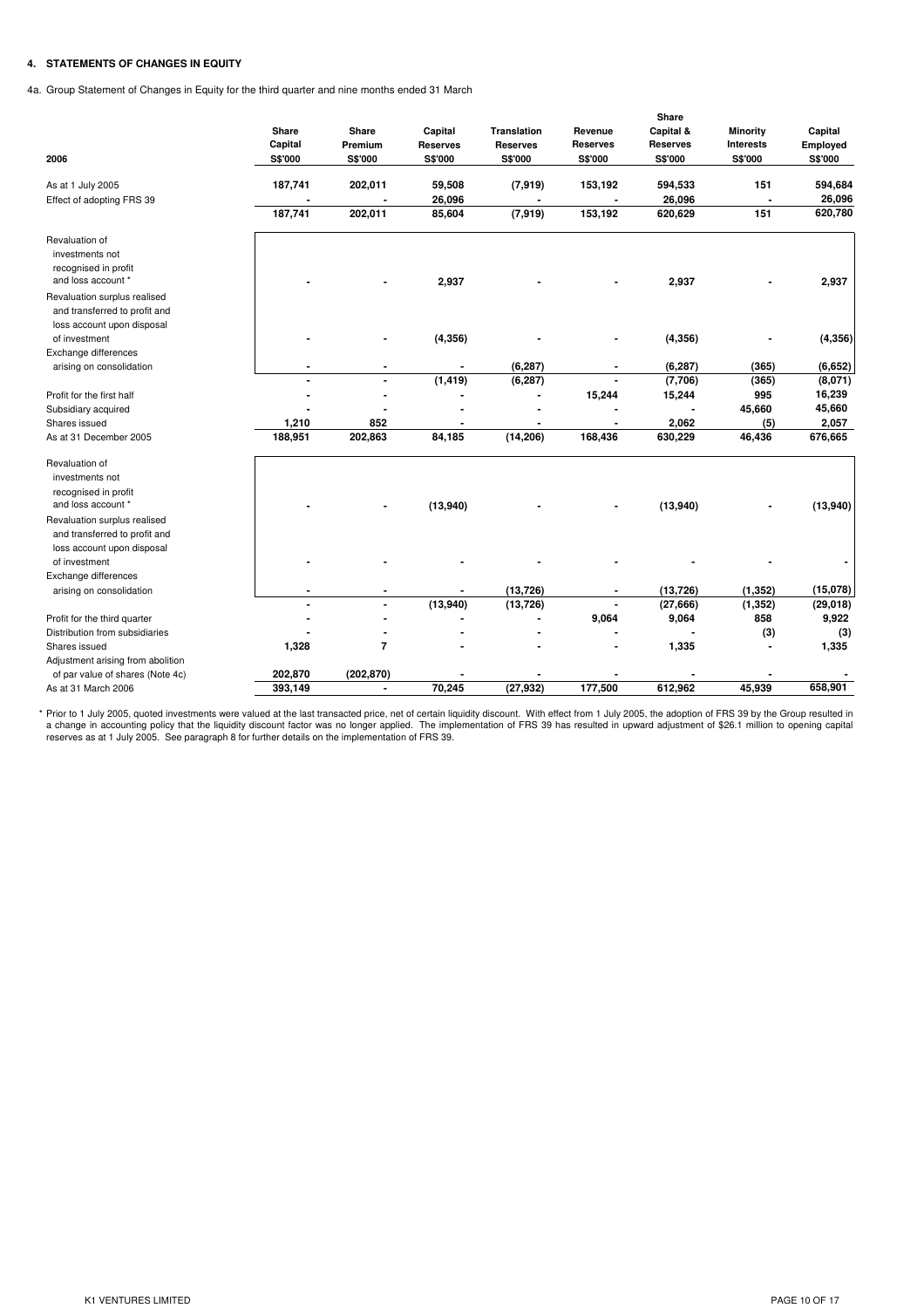Group Statement of Changes in Equity for the third quarter and nine months ended 31 March

| 2005                                                  | Share<br>Capital<br>S\$'000 | Share<br>Premium<br>S\$'000 | Capital<br>Reserves<br>S\$'000 | Translation<br>Reserves<br>S\$'000 | Revenue<br>Reserves<br>S\$'000 | Share<br>Capital &<br>Reserves<br>S\$'000 | Minority<br>Interests<br>S\$'000 | Capital<br>Employed<br>S\$'000 |
|-------------------------------------------------------|-----------------------------|-----------------------------|--------------------------------|------------------------------------|--------------------------------|-------------------------------------------|----------------------------------|--------------------------------|
| As at 1 July 2004                                     | 160,654                     | 152,171                     | 35,202                         | (4, 510)                           | 115,456                        | 458,973                                   | 1,005                            | 459,978                        |
| Revaluation of                                        |                             |                             |                                |                                    |                                |                                           |                                  |                                |
| investments not<br>recognised in profit               |                             |                             |                                |                                    |                                |                                           |                                  |                                |
| and loss account *                                    |                             |                             | 4,680                          |                                    |                                | 4,680                                     |                                  | 4,680                          |
| Revaluation surplus                                   |                             |                             |                                |                                    |                                |                                           |                                  |                                |
| realised and transferred                              |                             |                             |                                |                                    |                                |                                           |                                  |                                |
| profit and loss account                               |                             |                             |                                |                                    |                                |                                           |                                  |                                |
| disposal of investment                                |                             |                             | (627)                          |                                    |                                | (627)                                     |                                  | (627)                          |
| Exchange differences                                  |                             |                             |                                |                                    |                                |                                           |                                  |                                |
| arising on consolidation                              |                             |                             |                                | (21, 271)                          |                                | (21, 271)                                 | 6                                | (21, 265)                      |
| Currency translation loss<br>realised and transferred |                             |                             |                                |                                    |                                |                                           |                                  |                                |
| to profit and loss account                            |                             |                             |                                | 3,229                              |                                | 3,229                                     |                                  | 3,229                          |
| Disposal of a subsidiary                              |                             |                             |                                | (256)                              |                                | (256)                                     | 866                              | 610                            |
| Transfer to deferred taxation                         |                             | ٠                           | (3, 564)                       | ×                                  | ٠                              | (3, 564)                                  |                                  | (3, 564)                       |
|                                                       |                             |                             | 489                            | (18, 298)                          | J.                             | (17, 809)                                 | 872                              | (16, 937)                      |
| Profit for the first half                             |                             |                             |                                |                                    | 29,931                         | 29,931                                    | (1,626)                          | 28,305                         |
| Distribution from subsidiaries                        |                             |                             |                                |                                    |                                |                                           | (112)                            | (112)                          |
| Shares issued                                         | 26,754                      | 49,603                      |                                |                                    |                                | 76,357                                    |                                  | 76,357                         |
| As at 31 December 2004                                | 187,408                     | 201,774                     | 35,691                         | (22, 808)                          | 145,387                        | 547,452                                   | 139                              | 547,591                        |
| Revaluation of                                        |                             |                             |                                |                                    |                                |                                           |                                  |                                |
| investments not                                       |                             |                             |                                |                                    |                                |                                           |                                  |                                |
| recognised in profit                                  |                             |                             |                                |                                    |                                |                                           |                                  |                                |
| and loss account *                                    |                             |                             | 25,385                         |                                    |                                | 25,385                                    |                                  | 25,385                         |
| Revaluation surplus                                   |                             |                             |                                |                                    |                                |                                           |                                  |                                |
| realised and transferred                              |                             |                             |                                |                                    |                                |                                           |                                  |                                |
| profit and loss account                               |                             |                             |                                |                                    |                                |                                           |                                  |                                |
| disposal of investment                                |                             |                             | 138                            |                                    |                                | 138                                       |                                  | 138                            |
| Exchange differences                                  |                             |                             |                                |                                    |                                |                                           |                                  |                                |
| arising on consolidation                              |                             |                             |                                | 7,038                              |                                | 7,038                                     | 13                               | 7,051                          |
| Currency translation loss<br>realised and transferred |                             |                             |                                |                                    |                                |                                           |                                  |                                |
| to profit and loss account                            |                             |                             |                                | 474                                |                                | 474                                       |                                  | 474                            |
| Disposal of a subsidiary                              |                             |                             |                                |                                    |                                |                                           |                                  |                                |
| Transfer to deferred taxation                         |                             |                             | (1,660)                        | $\overline{\phantom{a}}$           |                                | (1,660)                                   |                                  | (1,660)                        |
|                                                       |                             |                             | 23,863                         | 7,512                              |                                | 31,375                                    | 13                               | 31,388                         |
| Profit for the third quarter                          |                             |                             |                                |                                    | 19,334                         | 19,334                                    | 9                                | 19,343                         |
| Distribution from subsidiaries                        |                             |                             |                                |                                    |                                |                                           | (15)                             | (15)                           |
| Shares issued                                         | 273                         | 195                         |                                |                                    |                                | 468                                       |                                  | 468                            |
| Dividend paid                                         |                             |                             |                                |                                    | (18, 768)                      | (18, 768)                                 |                                  | (18, 768)                      |
| As at 31 March 2005                                   | 187,681                     | 201,969                     | 59,554                         | (15, 296)                          | 145,953                        | 579,861                                   | 146                              | 580,007                        |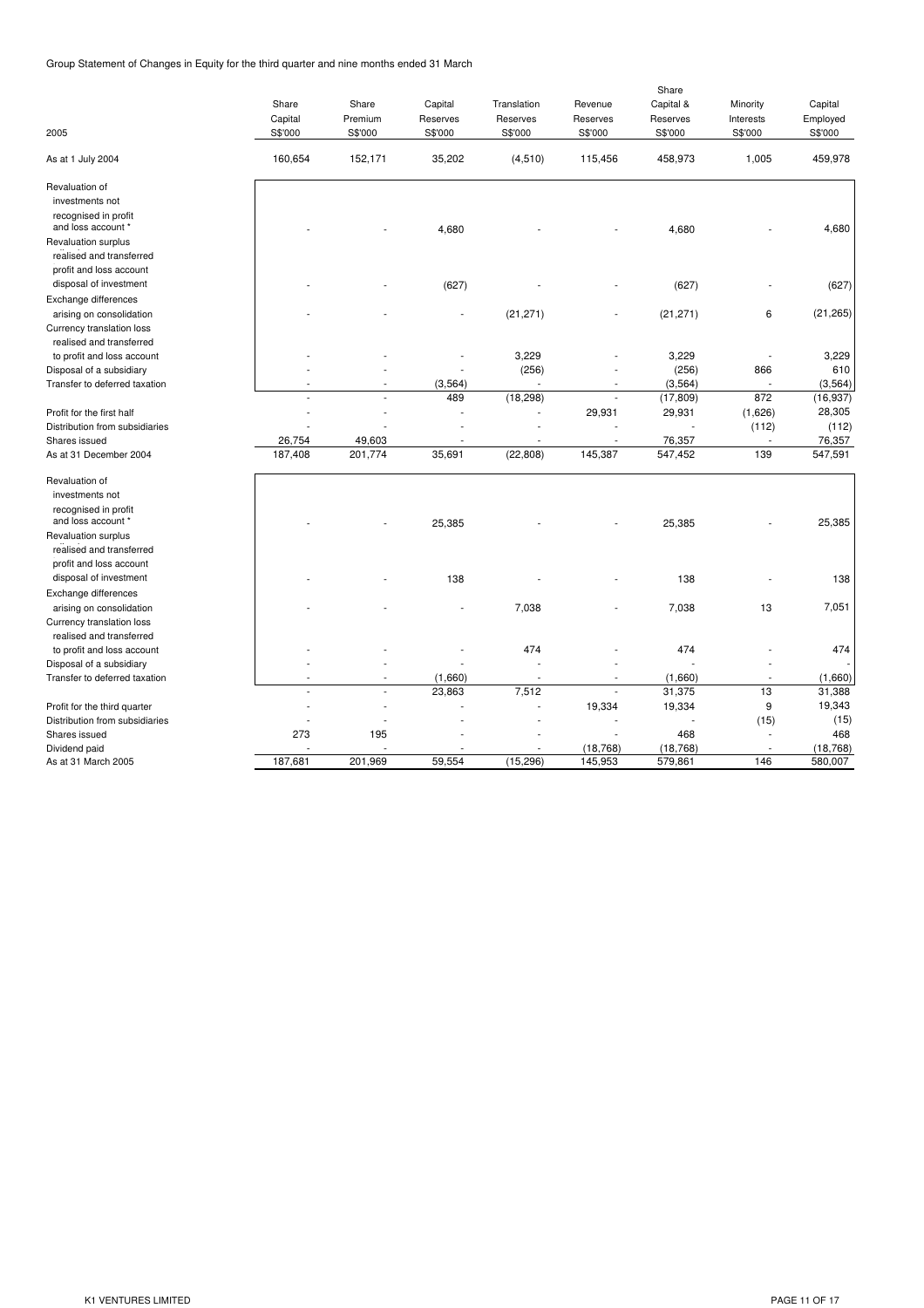4b. Company Statement of Changes in Equity for the third quarter and nine months ended 31 March

|                                            | Share   | Share          | Capital                          | Translation     | Revenue         |                |
|--------------------------------------------|---------|----------------|----------------------------------|-----------------|-----------------|----------------|
|                                            | Capital | Premium        | <b>Reserves</b>                  | <b>Reserves</b> | <b>Reserves</b> | Total          |
| 2006                                       | S\$'000 | S\$'000        | S\$'000                          | S\$'000         | S\$'000         | S\$'000        |
| As at 1 July 2005                          |         |                |                                  |                 |                 |                |
| As previously reported                     | 187,741 | 202,011        |                                  | (2,629)         | 72,312          | 459,435        |
|                                            |         |                |                                  | 2,629           | (2,629)         |                |
| Effect of adopting FRS 21<br>As restated   | 187,741 | 202,011        | $\blacksquare$<br>$\blacksquare$ | $\blacksquare$  | 69,683          | 459,435        |
|                                            |         |                | 753                              |                 |                 |                |
| Effect of adopting FRS 39                  | 187,741 | 202,011        | 753                              | $\blacksquare$  | 69,683          | 753<br>460,188 |
|                                            |         |                |                                  |                 |                 |                |
| Revaluation of                             |         |                |                                  |                 |                 |                |
| investments not                            |         |                |                                  |                 |                 |                |
| recognised in profit                       |         |                |                                  |                 |                 |                |
| and loss account *                         |         |                | 2,891                            |                 |                 | 2,891          |
| Revaluation surplus realised               |         |                |                                  |                 |                 |                |
| and transferred to profit and              |         |                |                                  |                 |                 |                |
| loss account upon disposal                 |         |                |                                  |                 |                 |                |
| of investment                              |         |                | (4, 356)                         |                 |                 | (4, 356)       |
|                                            | ÷,      | $\blacksquare$ | (1, 465)                         |                 | $\blacksquare$  | (1, 465)       |
| Profit for the first half                  |         |                |                                  |                 | 21              | 21             |
| Shares issued                              | 1,210   | 852            | ٠                                |                 | $\blacksquare$  | 2,062          |
| As at 31 December 2005                     | 188,951 | 202,863        | (712)                            | $\blacksquare$  | 69,704          | 460,806        |
|                                            |         |                |                                  |                 |                 |                |
| Revaluation of                             |         |                |                                  |                 |                 |                |
| investments not                            |         |                |                                  |                 |                 |                |
| recognised in profit<br>and loss account * |         |                |                                  |                 |                 |                |
|                                            |         |                |                                  |                 |                 |                |
| Revaluation surplus realised               |         |                |                                  |                 |                 |                |
| and transferred to profit and              |         |                |                                  |                 |                 |                |
| loss account upon disposal                 |         |                |                                  |                 |                 |                |
| of investment                              |         |                |                                  |                 |                 |                |
|                                            | ÷       |                |                                  |                 |                 |                |
| Loss for the third quarter                 |         |                |                                  |                 | (3, 516)        | (3,516)        |
| Shares issued                              | 1,328   | $\overline{7}$ |                                  |                 |                 | 1,335          |
| Adjustment arising from abolition          |         |                |                                  |                 |                 |                |
| of par value of shares (Note 4c)           | 202,870 | (202, 870)     |                                  | ٠               |                 |                |
| As at 31 March 2006                        | 393,149 | $\blacksquare$ | (712)                            | $\blacksquare$  | 66,188          | 458,625        |

Company Statement of Changes in Equity for the third quarter and nine months ended 31 March

|                              | Share   | Share   | Translation | Revenue   |           |
|------------------------------|---------|---------|-------------|-----------|-----------|
|                              | Capital | Premium | Reserves    | Reserves  | Total     |
| 2005                         | S\$'000 | S\$'000 | S\$'000     | S\$'000   | S\$'000   |
| As at 1 July 2004            |         |         |             |           |           |
| As previously reported       | 160,654 | 152,171 | (1,709)     | 89,811    | 400,927   |
| Effect of adopting FRS 21    |         |         | 1,709       | (1,709)   |           |
| As restated                  | 160,654 | 152,171 |             | 88,102    | 400,927   |
| Loss for the first half      |         |         |             | (13, 406) | (13, 406) |
| Shares issued                | 26.754  | 49.603  |             |           | 76,357    |
| As at 31 December 2004       | 187.408 | 201,774 |             | 74.696    | 463,878   |
| Profit for the third quarter |         |         |             | 3,961     | 3,961     |
| Shares issued                | 273     | 195     |             |           | 468       |
| Dividend paid                |         |         |             | (18, 768) | (18, 768) |
| As at 31 March 2005          | 187,681 | 201,969 |             | 59,889    | 449,539   |

#### 4c. Share capital

Pursuant to The Companies (Amendment) Act 2005 effective 30 January 2006, the concept of authorised share capital and par value has been abolished. Amount standing to the credit of share premium account has been transferred to the company's share capital account as at that date.

Since 30 June 2005, the Company issued 19,825,500 ordinary shares upon the exercise of options granted under the k1 Ventures Share Option Scheme 2000 to employees.

As at 31 March 2006, there were unexercised options for 620,000 (March 2005: 21,043,750) of unissued ordinary shares under the Keppel Marine Share Option Scheme 1990 and 268 million warrants (March 2005: 230 million) to subscribe for 268 million ordinary shares.

The issued share capital of the Company as at 31 March 2006 was 1,897,238,003 ordinary shares.

### **5. AUDIT**

The figures have not been audited or reviewed by the Company's auditors.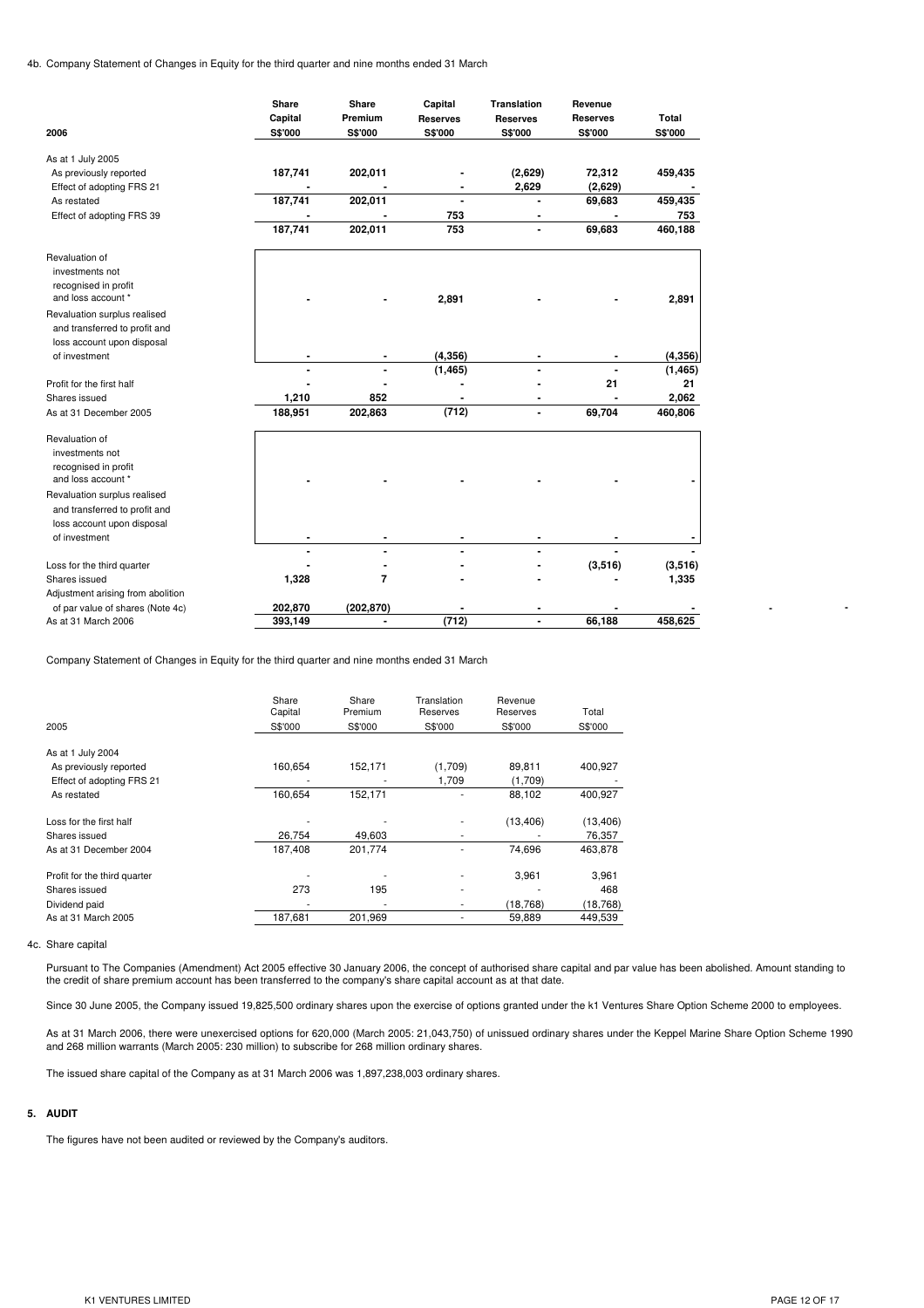## **6. AUDITORS' REPORT**

N.A.

#### **7. ACCOUNTING POLICIES**

Except as disclosed in paragraph 8 below, the Group has applied the same accounting policies and methods of computation in the financial statements for the current financial period compared with those of the audited financial statements as at 30 June 2005.

#### **8. CHANGES IN THE ACCOUNTING POLICIES**

With effect from 1 July 2005, the Group adopted the following new and revised Financial Reporting Standards (FRS) which were issued by the Council on Corporate Disclosure and Governance (CCDG):

FRS 21 (r2004) The Effects of Changes in Foreign Exchange Rates FRS 39 (r2004) Financial Instruments: Recognition and Measurement

In accordance with the transitional provisions of FRS 39, the effect of recognition, derecognition and measurement of financial instruments, for periods prior to 1 July 2005, is not restated. Consequently, the comparative figures have not been restated.

The implementation of FRS 21, on the other hand, is applied retrospectively and the comparative figures are restated accordingly.

The effect of the adoption of FRS 21 and FRS 39 is disclosed as follows:

|                                         |       | <b>FRS 21</b>       |        | <b>FRS 39</b> |  |  |  |  |
|-----------------------------------------|-------|---------------------|--------|---------------|--|--|--|--|
|                                         | Group | Company             | Group  | Company       |  |  |  |  |
|                                         |       | Increase/(Decrease) |        |               |  |  |  |  |
| Opening retained earnings 1 July 2004   |       | (1,709)             |        |               |  |  |  |  |
| Opening retained earnings 1 July 2005   |       | (2,629)             |        |               |  |  |  |  |
| Opening Translation reserve 1 July 2004 | ۰     | 1,709               |        |               |  |  |  |  |
| Opening Translation reserve 1 July 2005 |       | 2,629               |        |               |  |  |  |  |
| Opening Capital reserves 1 July 2005    | ۰     |                     | 26.096 | 753           |  |  |  |  |

Apart from the above, the Group adopted various revisions in FRS that are relevant to its operations and effective for the financial year beginning 1 July 2005. These are currently assessed to have no material effect on the financial statements.

#### **9. REVIEW OF GROUP PERFORMANCE**

#### Third Quarter

The Group's revenue of \$162.3 million for the third quarter reflected a decrease of 24% over the same quarter of last year, and profit attributable to shareholders for the third quarter was \$9.1 million, representing a decrease of 53% over the same period last year. The decrease in revenue and profit was due to the sale of the Group's ownership Interest in SEMCO and other investments in the third quarter last year. Excluding the disposal of investments, revenues and operating profit exceeded the prior period by 48% and 161%, respectively. The increase was due principally to the operating results contributed by Helm Holding Corporation (Helm).

#### Nine Months

The Group recorded total revenue of \$481.5 million for the first nine months, representing an increase of 5% over the prior year. The increase was largely offset by the Group's revenue recognition in the same period last year associated with the disposal of K2 Inc., SEMCO and other investments.

Profit attributable to shareholders for the first nine months of \$24.3 million was 51% lower than the same period last year. Excluding the disposal of investments, revenues and operating profit exceeded the prior year period by 63% and 125%, respectively. The increase was due principally to the operating results contributed by Helm.

Group EBITDA of \$44 million and \$125.5 million for the third quarter and first nine months respectively improved by 64% and 65% as compared to the corresponding periods in the prior year. The increase in Group EBITDA was mainly due to the inclusion of Helm as an operating subsidiary.

Raw materials, consumables, staff costs and other operating expenses for the third quarter and first nine months also increased compared to the corresponding periods last year, as a result of the inclusion of Helm as an operating company and a full nine months of operations of Mid Pac.

Depreciation and amortisation in the third quarter and first nine months increased substantially following the acquisition of Helm. Due to the accounting treatment for GASCO as a "Discontinued Operation", no depreciation charge was taken subsequent to the announcement of the sale in accordance with accounting standards. This resulted in an increase of approximately \$3.1 million in profit attributable to shareholders.

The increase in interest expense in the third quarter and first nine months was due mainly to the borrowings of Helm. The results of the Group's associated companies in the third quarter and first nine months represented earnings from Helm's joint ventures and associated company.

In the opinion of the Directors, no factor has arisen between 31 March 2006 and the date of this report which would materially affect the results of the Group and the Company for the period just ended.

#### **10. VARIANCE FROM PROSPECT STATEMENT**

No variance from previous prospect statement.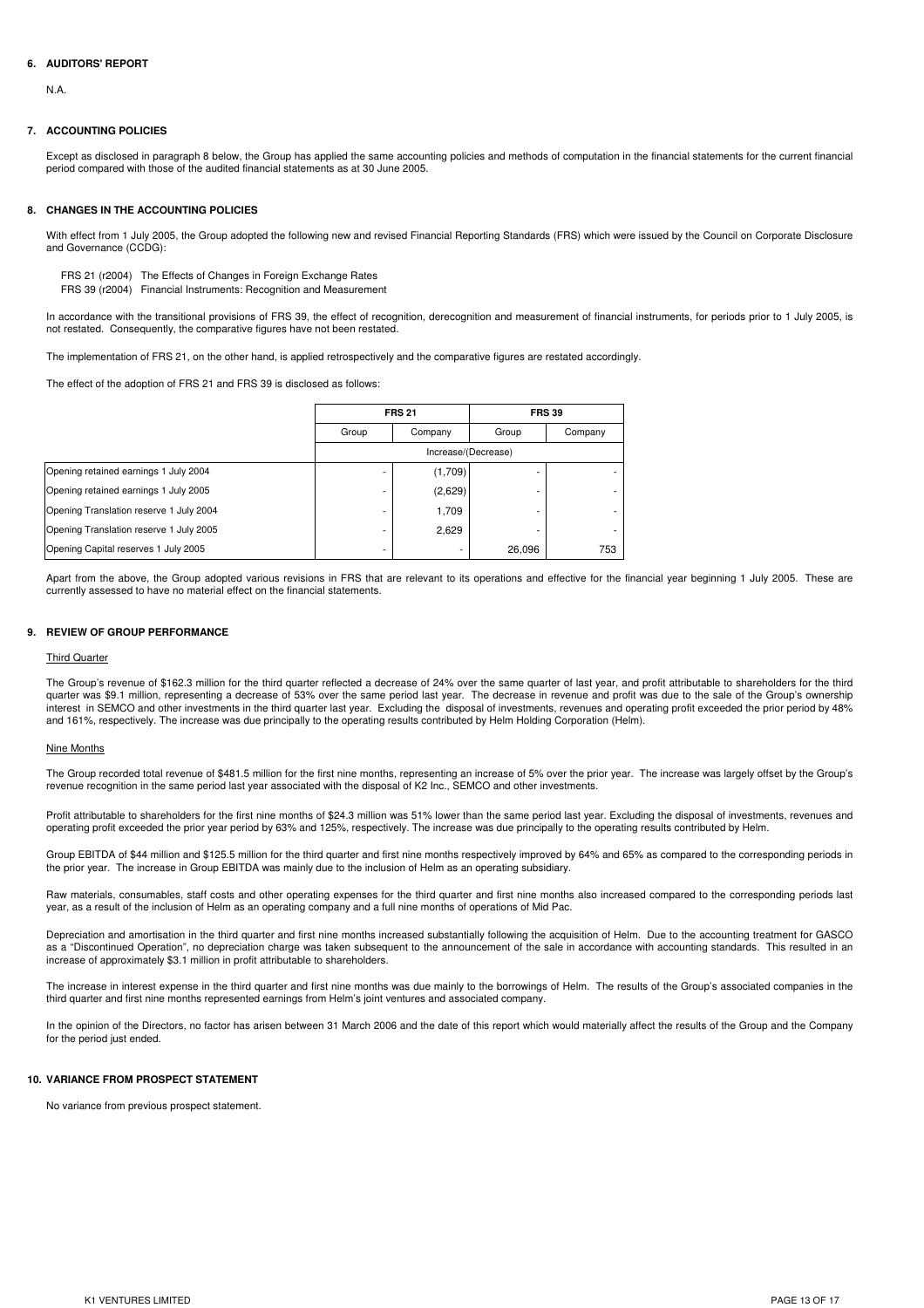## **11. PROSPECTS**

The Hawaii Public Utility Commission has granted approval of the sale of GASCO. The Group expects to complete the transaction prior to the Group's financial year end of 30 June 2006. The proceeds from the sale of GASCO will contribute significantly to the cashflow of the Group.

Management will continue to be pro-active with the current investments and seek to enhance value.

# **12. DIVIDENDS**

#### 12a.**Current Financial Period Reported On**

Any dividend recommended for the current financial period reported on? No

#### 12b.**Corresponding Period of the Immediately Preceding Financial Year**

Any dividend declared for the corresponding period of the immediately preceding financial year? No

### 12c.**Date Payable**

Not applicable

#### 12d.**Books Closure Date**

Not applicable

#### 12e.**If no dividend has been declared/recommended, a statement to that effect**

No dividend has been declared or recommended for the current financial period.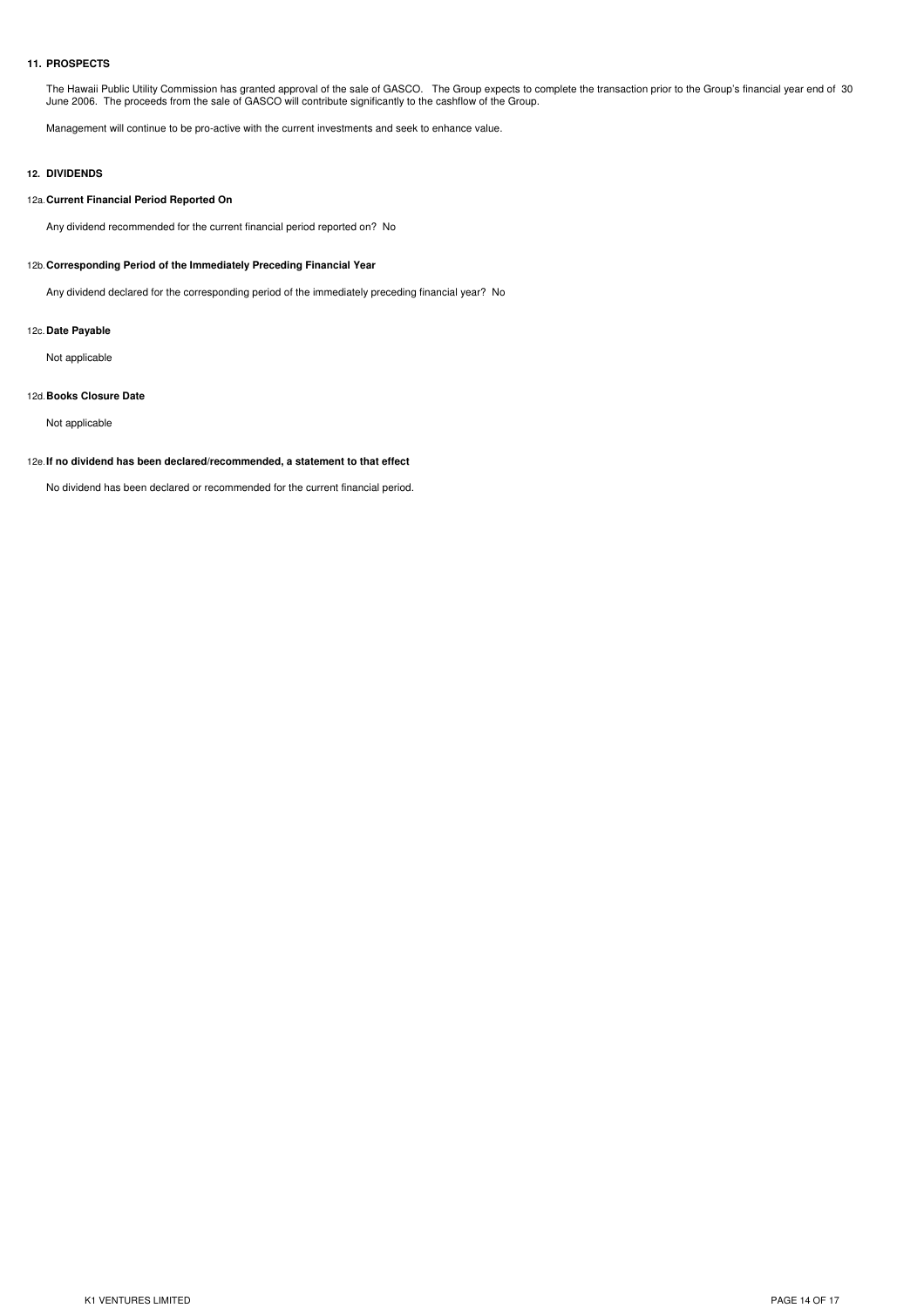# **13. SEGMENT ANALYSIS**

#### **BUSINESS SEGMENT**

The Group has segmented its continuing operations into Energy, Transportation Leasing and Investments. The Group's Energy segment reflects Mid Pac's retail gasoline operations in Hawaii and other energy-related investments. The Transportation Leasing segment represents Helm's locomotive and railcar leasing business in North America. The Group's Investment activities consist mainly of the Group's education and technology investments.

With effect from 1 July 2005, the Group's energy-related investments have been classified under the Energy segment. They were classified under Investments in previous financial years. The comparative segment analysis has also been reclassified to be consistent with the existing segment reporting.

# **9 months ended 31 March**

|                          |                  |                           | <b>Continuing Operations</b> |                |           | <b>Discontinued</b><br>Operation | Total<br><b>Operations</b> |  |
|--------------------------|------------------|---------------------------|------------------------------|----------------|-----------|----------------------------------|----------------------------|--|
|                          |                  | Transportation<br>leasing | <b>Investments</b>           | Elimination    | Total     | <b>GASCO</b>                     |                            |  |
| 2006                     | Energy<br>\$'000 | \$'000                    | \$'000                       | \$'000         | \$'000    | \$'000                           | \$'000                     |  |
| Revenue                  | 167,540          | 114,728                   | 10,646                       | (3,235)        | 289,679   | 191,787                          | 481,466                    |  |
| <b>Results</b>           |                  |                           |                              |                |           |                                  |                            |  |
| Operating profit         | 4,613            | 48,402                    | 554                          | (3,235)        | 50,334    | 32,458                           | 82,792                     |  |
| Interest expenses        | (3,235)          | (35,063)                  | (744)                        | 3,235          | (35, 807) | (5,742)                          | (41, 549)                  |  |
| Foreign exchange loss    |                  |                           | (444)                        |                | (444)     |                                  | (444)                      |  |
| Share of results of      |                  |                           |                              |                |           |                                  |                            |  |
| associated company       |                  | 3,044                     |                              |                | 3,044     |                                  | 3,044                      |  |
| Profit before taxation   | 1,378            | 16,383                    | (634)                        |                | 17,127    | 26,716                           | 43,843                     |  |
| <b>Other information</b> |                  |                           |                              |                |           |                                  |                            |  |
| Segment assets           | 206,854          | 854,739                   | 205,295                      | (49, 879)      | 1,217,009 | 272,952                          | 1,489,961                  |  |
| Investment in            |                  |                           |                              |                |           |                                  |                            |  |
| associated company       |                  | 77,166                    |                              |                | 77,166    |                                  | 77,166                     |  |
| Tax recoverable          | 612              |                           |                              |                | 612       |                                  | 612                        |  |
| Total                    | 207,466          | 931,905                   | 205,295                      | (49, 879)      | 1,294,787 | 272,952                          | 1,567,739                  |  |
| Segment liabilities      | 55,878           | 544,841                   | 17,169                       | (49, 879)      | 568,009   | 148,451                          | 716,460                    |  |
| Net tax provision        |                  |                           |                              |                |           |                                  |                            |  |
| & deferred taxation      | 15,534           | 155,333                   | 1,870                        |                | 172,737   | 19,641                           | 192,378                    |  |
| Total                    | 71,412           | 700,174                   | 19,039                       | (49, 879)      | 740,746   | 168,092                          | 908,838                    |  |
| Net assets               | 136,054          | 231,731                   | 186,256                      | $\blacksquare$ | 554,041   | 104,860                          | 658,901                    |  |
| Capital expenditure      | 2,118            | 51,282                    | 7                            |                | 53,407    | 9,089                            | 62,496                     |  |
| Depreciation and         |                  |                           |                              |                |           |                                  |                            |  |
| amortisation             | (2,923)          | (35, 552)                 | (92)                         |                | (38, 567) | (1, 492)                         | (40, 059)                  |  |

#### 9 months ended 31 March

|                            |         | Discontinued<br>Operation | Total<br>Operations |             |         |          |          |
|----------------------------|---------|---------------------------|---------------------|-------------|---------|----------|----------|
|                            |         | Transportation            |                     |             |         |          |          |
|                            | Energy  | leasing                   | Investments         | Elimination | Total   | GASCO    |          |
| 2005                       | \$'000  | \$'000                    | \$'000              | \$'000      | \$'000  | \$'000   | \$'000   |
| Revenue                    | 226,737 |                           | 75,449              | (2, 494)    | 299,692 | 160,557  | 460,249  |
| <b>Results</b>             |         |                           |                     |             |         |          |          |
| Operating profit           | 24,474  |                           | 18,144              | (2, 494)    | 40,124  | 27,302   | 67,426   |
| Interest expenses          | (2,609) |                           | (11)                | 2,494       | (126)   | (4, 158) | (4,284)  |
| Foreign exchange loss      |         |                           | (345)               |             | (345)   |          | (345)    |
| Share of results of        |         |                           |                     |             |         |          |          |
| associated company         |         |                           | 911                 |             | 911     |          | 911      |
| Profit before taxation and |         |                           |                     |             |         |          |          |
| exceptional items          | 21,865  |                           | 18,699              |             | 40,564  | 23,144   | 63,708   |
| Exceptional items          | (3,283) |                           |                     |             | (3,283) | 2,150    | (1, 133) |
| Profit before taxation     | 18,582  | ٠                         | 18,699              |             | 37,281  | 25,294   | 62,575   |
| Other information          |         |                           |                     |             |         |          |          |
| Segment assets             | 445,285 |                           | 371,212             | (52, 250)   | 764,247 |          | 764,247  |
| Investment in              |         |                           |                     |             |         |          |          |
| associated company         |         |                           |                     |             |         |          |          |
| Total                      | 445,285 | ۰.                        | 371,212             | (52, 250)   | 764,247 |          | 764,247  |
|                            |         |                           |                     |             |         |          |          |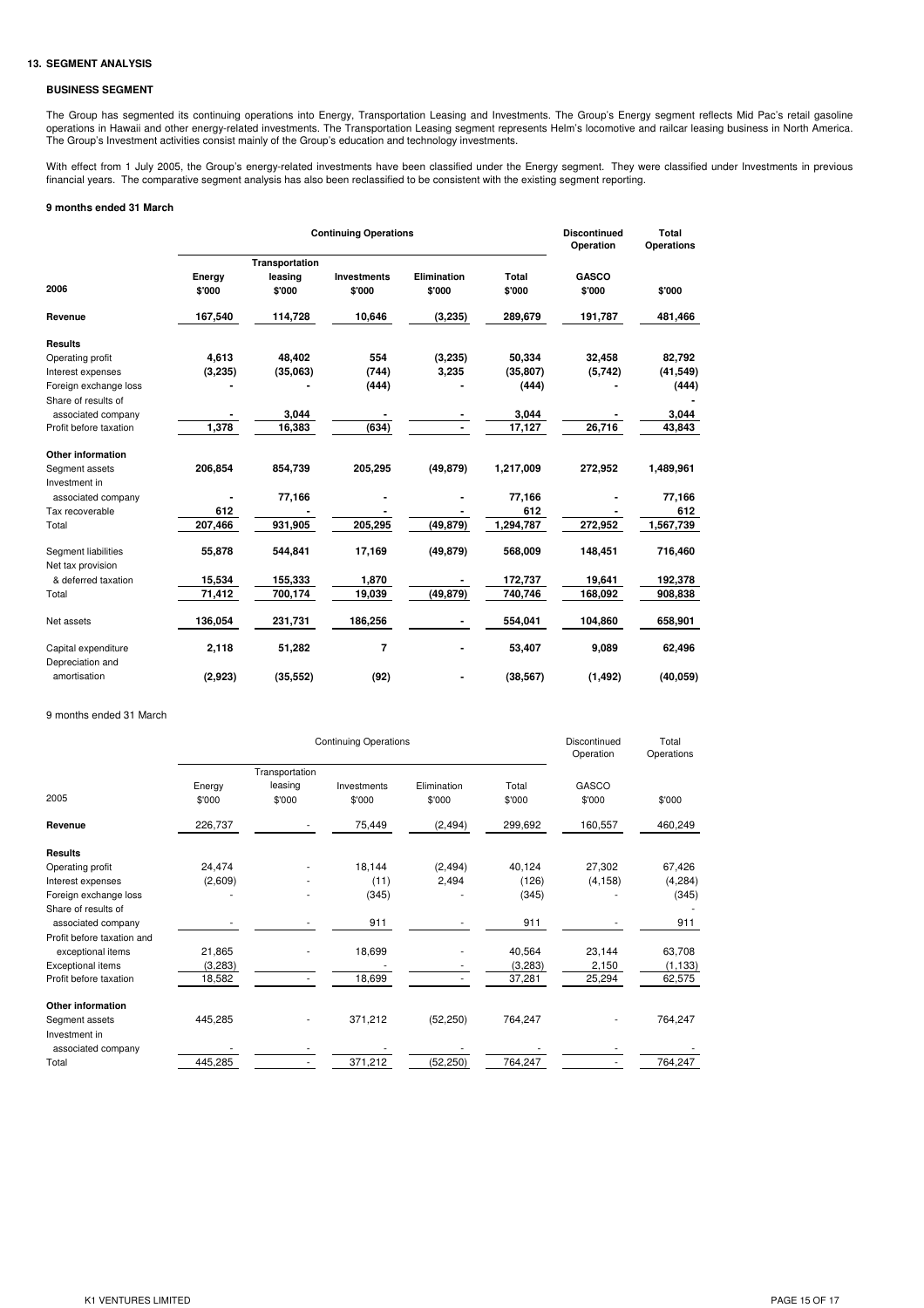| 208.324 |   | 892     | (52, 250)                | 156.966 | ۰        | 156,966  |
|---------|---|---------|--------------------------|---------|----------|----------|
| 20,538  |   | 6,736   |                          | 27,274  |          | 27,274   |
| 228,862 |   | 7,628   | (52, 250)                | 184,240 |          | 184,240  |
| 216,423 |   | 363,584 |                          | 580,007 |          | 580,007  |
| 8.445   |   | 405     |                          | 8,850   |          | 8,850    |
| (1,627) |   | (138)   |                          | (1,765) | (6, 178) | (7, 943) |
|         |   |         |                          |         |          |          |
| ۰       | ۰ |         |                          |         | ۰        | (777)    |
| ۰       | ۰ | (4,050) | $\overline{\phantom{a}}$ | (4,050) |          | (4,050)  |
|         |   |         | (777)                    |         | (777)    |          |

## **GEOGRAPHICAL SEGMENT**

The Group's two business segments operate in three main geographical areas. The operating activities and investment activities are predominately in the USA. There are also investment activities in Hong Kong. Singapore is the home country of the Company and its assets are mainly cash and cash equivalents.

Segment revenue is based on geographical location of its customers or, in the case of revenue from investments, the source of its investments income. Segment assets and capital expenditure are analyzed based on the location of the assets generating the income.

#### **9 months ended 31 March**

|                               |           |            | China/           |               |           |
|-------------------------------|-----------|------------|------------------|---------------|-----------|
|                               | Singapore | <b>USA</b> | <b>Hong Kong</b> | <b>Others</b> | Total     |
| 2006                          | \$'000    | \$'000     | \$'000           | \$'000        | \$'000    |
| <b>Continuing operations</b>  |           |            |                  |               |           |
| External sales                | 6,743     | 282,916    | 20               |               | 289,679   |
| Segment assets                | 19,994    | 1,191,513  | 867              | 4,635         | 1,217,009 |
| Capital expenditure           | 2         | 53,405     |                  |               | 53,407    |
| <b>Discontinued operation</b> |           |            |                  |               |           |
| External sales                |           | 191,787    |                  |               | 191,787   |
| Segment assets                |           | 272,952    |                  |               | 272,952   |
| Capital expenditure           |           | 9,089      |                  |               | 9,089     |
| 9 months ended 31 March       |           |            |                  |               |           |
|                               |           |            | China/           |               |           |
|                               | Singapore | <b>USA</b> | Hong Kong        | Others        | Total     |
| 2005                          | \$'000    | \$'000     | \$'000           | \$'000        | \$'000    |
| <b>Continuing operations</b>  |           |            |                  |               |           |
| <b>External sales</b>         | 4,758     | 294,917    | 17               |               | 299,692   |
| Segment assets                | 90.998    | 662.059    | 1,975            | 9,215         | 764,247   |
| Capital expenditure           | 354       | 8,496      |                  |               | 8,850     |
| <b>Discontinued operation</b> |           |            |                  |               |           |
| <b>External sales</b>         |           | 160,557    |                  |               | 160,557   |

# **14. REVIEW OF SEGMENT PERFORMANCE**

Not applicable.